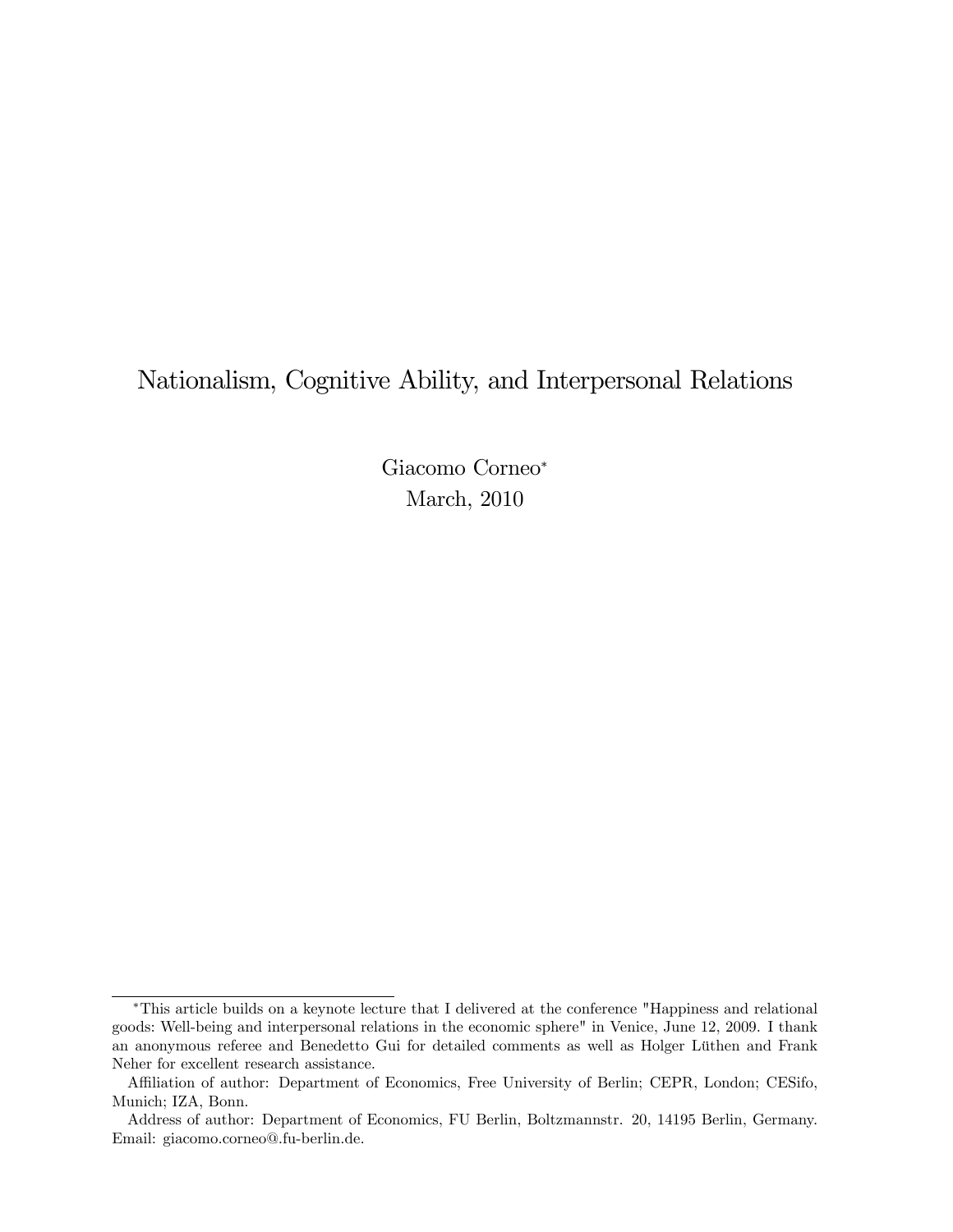#### Abstract

Interpersonal relations are shaped by the judgements associated with the social categories that individuals perceive in their social contacts. I develop a model of how those judgments form based on a theory of symbolic values. The model depicts the interaction between two values, one associated with an inherited ethnic trait ("nationality") and one with an endogenous achievement trait ("income"). Individuals with lower cognitive ability are predicted to invest more value on nationalism and to have hostile relations with immigrants. Multiple equilibria are possible and better schooling may eliminate equilibria with xenophobia. Econometric findings based on data from three large surveys corroborate the predictions derived from the theoretical model.

Keywords: nationalism, xenophobia, interpersonal relations, value systems.

JEL-Classification: Z1.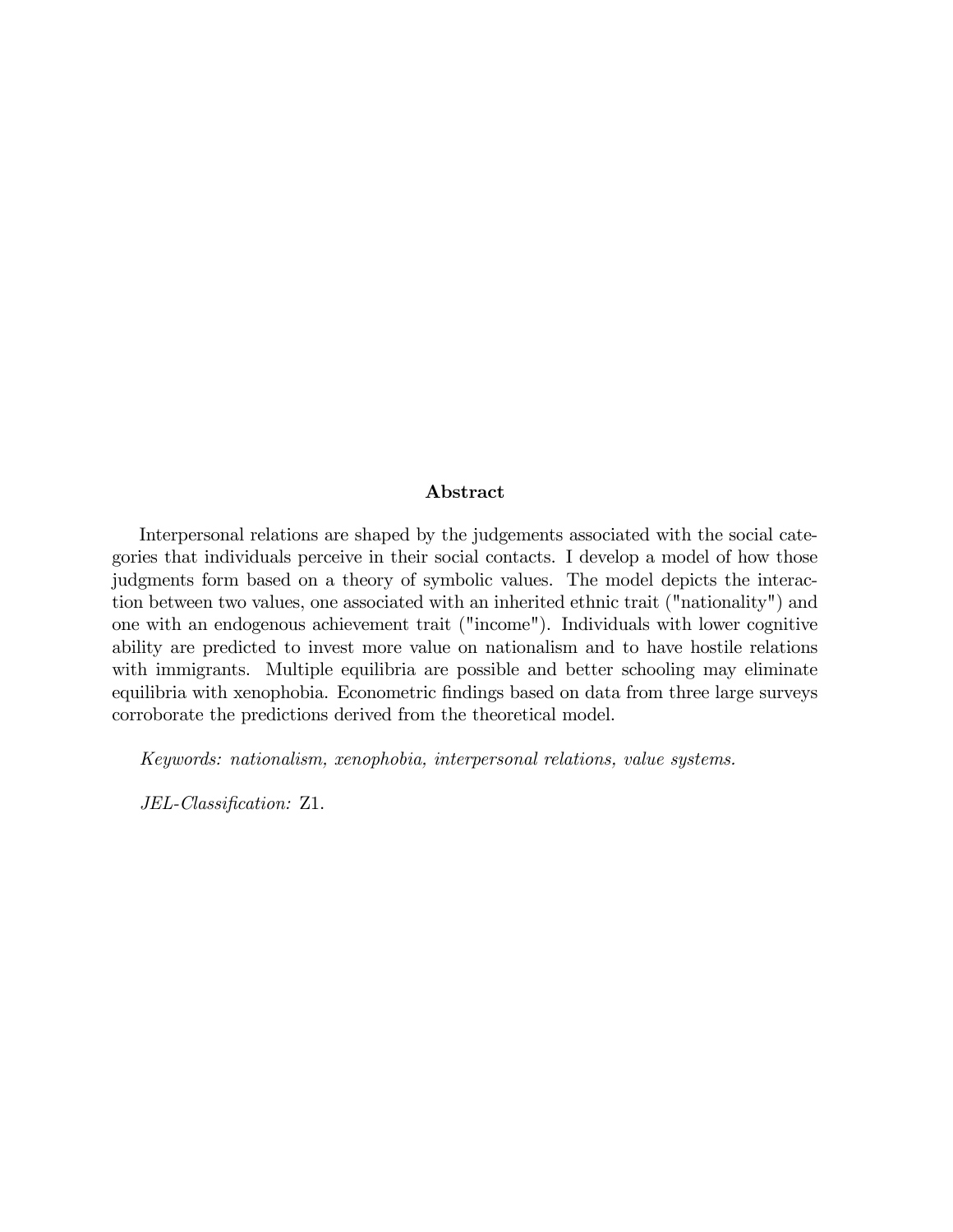## 1 Introduction

Interpersonal relations have an idiosyncratic and a common component. On the one hand, any interpersonal relation is the product of a unique history of interactions between concrete human beings and of their memories of that history. On the other hand, interpersonal relations unfold in a socially constructed mental frame: individuals encounter each other as carriers of traits whose saliency and meaning are to a large extent socially determined. People first meet as men and women, white and black, subordinate and boss, and only after - if their communication deepens - as individualized persons. First encounters<sup>1</sup> are governed by the expectations and judgements associated with the social categories - like gender, race, and occupation - that individuals perceive in their social contacts. Those judgements heavily affect the utility derived from interpersonal relations. They may determine whether a first encounter begins with a smile or with raised eyebrows, with deference or disdain, with a handshake or an erected finger. And the quality of a first encounter may determine whether the relation continues and on which track. Since social judgments carry such heavy consequences, people's search for personal contacts as well as their efforts to avoid them, along with the resulting network of relations, depend on the prevailing stereotypes associated with social categories.

This paper considers the case where people's evaluation of social categories are a matter of choice. Based on a theory of symbolic values proposed by Corneo and Jeanne (2009, 2010), I explore the extent to which parents interested in their children's welfare will teach them to believe in the superiority of their own nation and to despise immigrants. The model offers an explanation for the emergence of xenophobia without positing adverse economic effects of immigration for natives. Thus, it conforms well with recent empirical findings by Card  $et$  al. (2009) on the determinants of attitudes towards immigration in Europe. They find that "compositional amenities" - associated with the non-economic consequences of immigration - are substantially more important in explaining attitudes than concerns over the impacts of immigration on wages and taxes. Those amenity effects are found to be especially strong in case of less-educated natives.

The model in this paper captures the idea that parents try to transmit values that serve best their childrenís interest both in terms of their economic welfare and self-esteem. By stressing the importance of economic success, parents make their children more willing to exert work effort and increase the probabililty that they will eventually reach a high income

<sup>&</sup>lt;sup>1</sup>Gui (2005) introduced this terminology to describe those peculiar acts of production and consumption that characterize interpersonal relations from an economic viewpoint.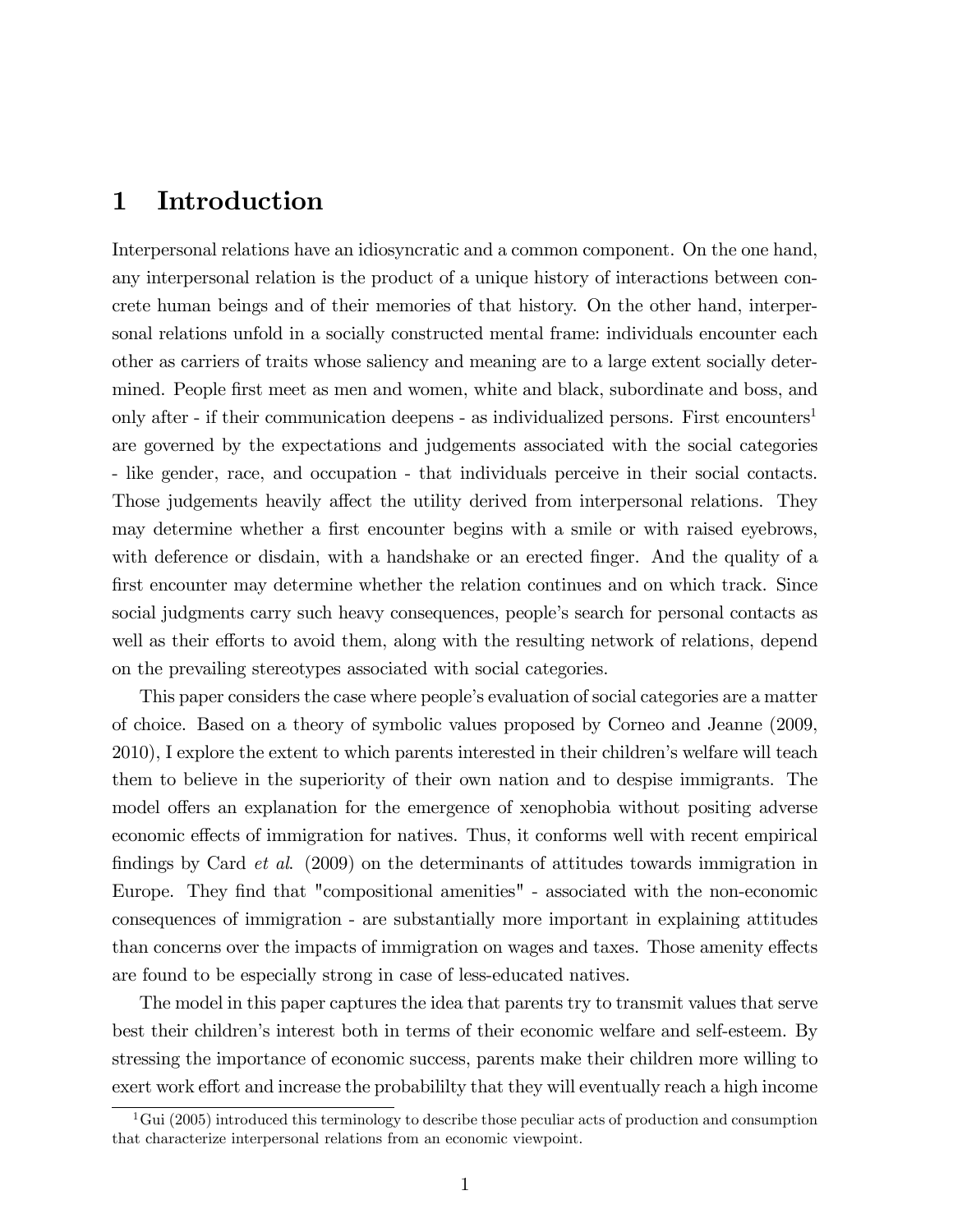level. However, economic success is uncertain and stressing economic success carries the risk of a loss of self-esteem in case of bad luck. Teaching pride in own nation is an easy way to sustain one's self-esteem without risk. When parents choose how much value they put on economic success and national pride, they compare the benefits that those values confer upon their children with the costs of instilling values. That trade-off turns out to hinge upon the ability of children - because higher ability increases the probability to suceed in terms of income. The model predicts that above a certain threshold, nationalism is decreasing with individual ability. Parents of high-ability children expect them to be successful with high probability; for them it is optimal to strenghten the achievement orientation of their children thereby increasing further the probability of success and at the same time raising the probability of a high level of self-esteem. Since a heavier investment in achievement orientation increases the marginal cost of further socializing their children, parents of high-ability children optimally decrease their investment in national pride. Conversely, parents of low-ability children anticipate a low probability of economic success and prefer to instill nationalism so as to secure at least some self-esteem to their children. Analysis of this trade-off for very low levels of ability reveals that the opposite pattern - where nationalistic attitudes are increasing with ability - can also exist. In the general case, the relationship between nationalism and ability is therefore hump-shaped.

This paper proceeds as follows. In Sect. 2, I sketch the main ideas of the theory of symbolic values developed by Corneo and Jeanne (2009 and 2010). Sect. 3 applies that theory to nationalism, studies the relations between natives and immigrants, and shows the causal effect of ability on nationalism. In Sect. 4, the model's prediction are confronted with empirical evidence obtained from three large representative surveys. Sect. 5 concludes.

## 2 Theory of symbolic values

Some personal characteristics, like nationality and level of income, seem to be invested with symbolic values by human beings. These values determine the esteem that individuals receive from other people as well as their self-esteem. Those values are symbolic in the sense that they are intangible: they affect the well-being of individuals - so they are values - but without affecting their consumption of material goods - so they are symbolic. A system of symbolic values is a set of judgments about salient characteristics. A theory of symbolic values should explain the variation of those judgments across social groups and single individuals. The theory of symbolic values developed in Corneo and Jeanne (2009, 2010) is based on four main assumptions: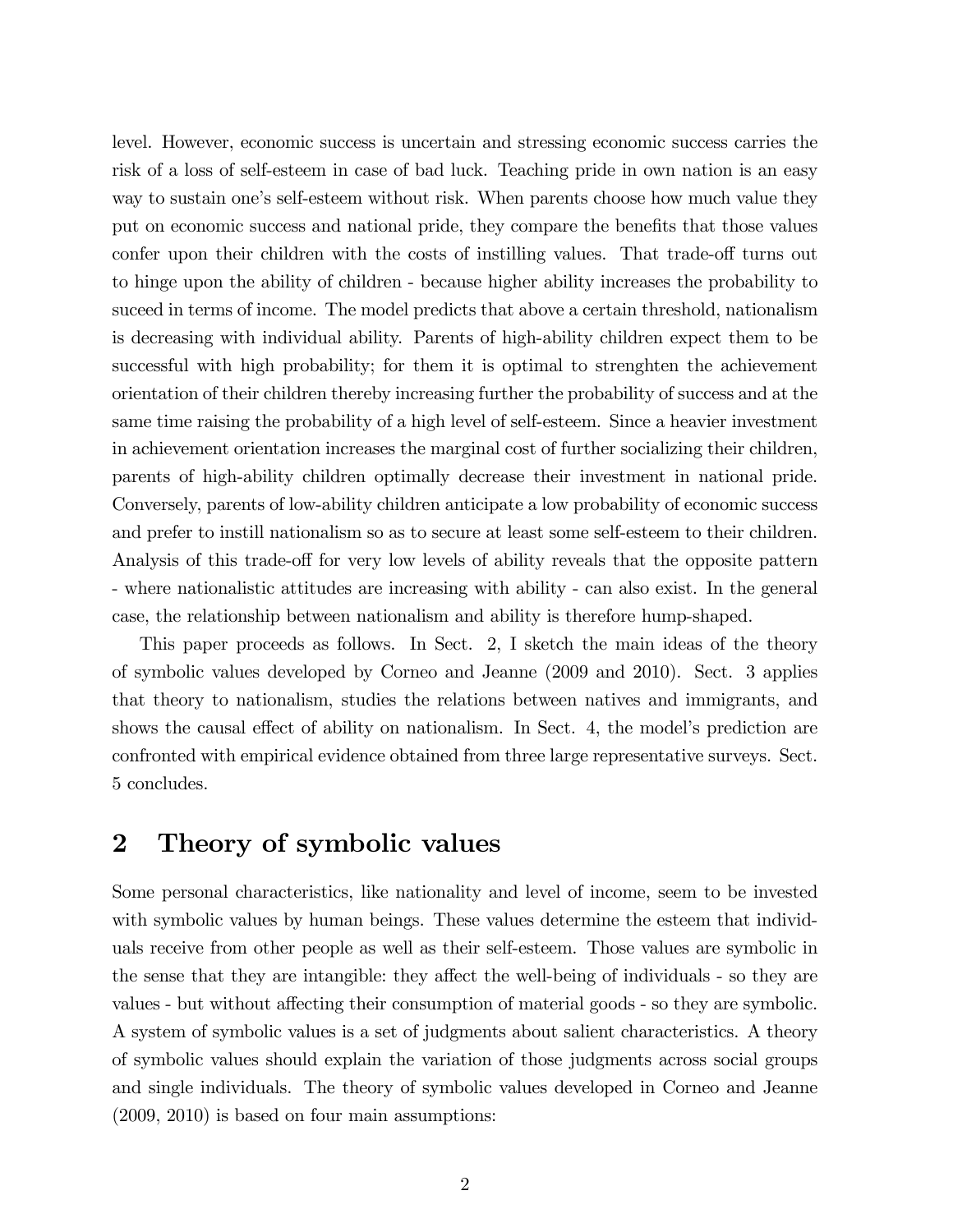1) Evaluative attitude. Individuals pass judgments of approval, admiration, etc., and their opposite upon certain traits, acts, and outcomes.

Those judgements are determined by an individual's value system, which is a way to allocate value to bundles of judgeable characteristics. Formally, the value system of an individual is a function that maps an exogenous set of judgeable types onto the real line.

2) Social approbativeness. Individuals desire a good opinion of oneself on the part of other people.

The relevant human environment for approbativeness may be an individual's family, friends, colleagues, neighbors, or society at large. The desired ways of thinking may be in a scale that distinguishes contempt, indifference, interest, approval, praise, admiration, and veneration.

3) Self-approbativeness. Individuals have a desire for self-esteem.

The desire for a pleasing idea of oneself presupposes self-consciousness. Humans are both actors and spectators of what they do. Since they are evaluative beings, they also judge themselves.

4) Consistency. The standards of approbation or disapprobation which the individual applies to himself are the same as those which he applies to other people.

This postulate corresponds to the rule of judging yourself as you would judge of others. While psychologists have identified ways of self-deception, in the main individuals are subject to the control by the logic of consistency. It is difficult to systematically approve in oneself acts which one condemns in others, and when one does so, his fellows are quick to point out the inconsistency.

Value systems arise within various socialization structures. Symbolic values are transmitted in a cultural process by agencies of socialization like the family, the peers, and the media. Parents are a main agency of socialization and the models in Corneo and Jeanne (2009, 2010) employ the theory of symbolic values to study how altruistic parents socialize their children in various contexts that matter for economic growth and respect for diversity.

The idea that values are not fixed but purposively chosen led Akerlof (1983) to develop models of the labor market where parents teach their children to be loyal to employers. Akerlof and Kranton (2000)'s economic theory of identity further generalized that approach. Bisin and Verdier (1998, 2000) combined purposive socialization with an evolutionary approach. In their models, vertical socialization, along with random imitation, determines the long-term distribution of cultural traits in the population. A comparison of those approaches with the theory of symbolic values sketched above is offered in Corneo and Jeanne (2009).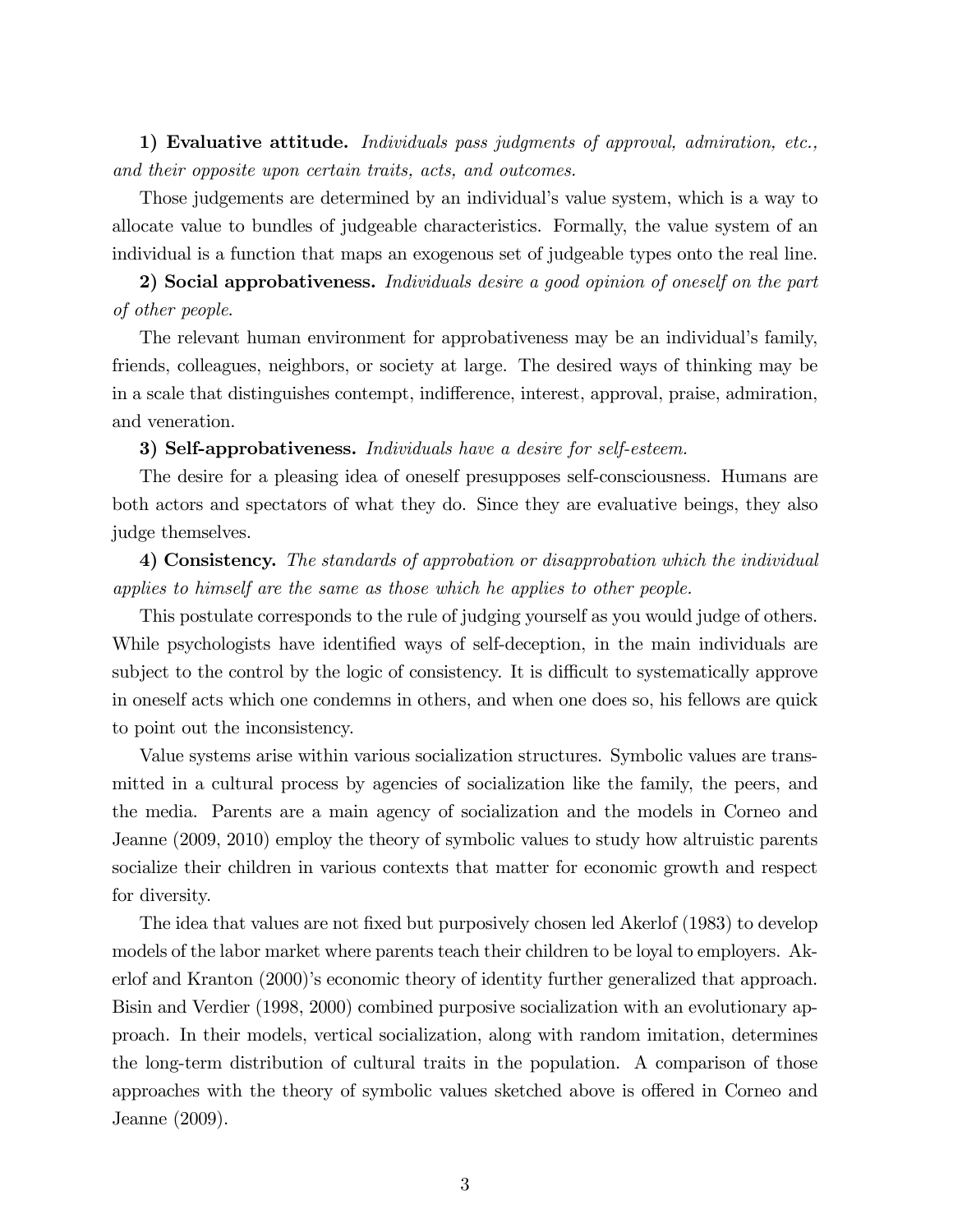## 3 A model of immigrants-natives relations

Beliefs in the superiority of one's own ethnicity can have serious implications for the relations between immigrants and natives and for a country's economic performance. Immigrants constitute a sizeable share of the overall world population and often belong to the most vulnerable strata of the population. Negative stereotypes about immigrants reduce their chances in the labor market and their quality of everyday life, including life at schools and in workplaces. Natives' hostility may foster negative stereotyping by immigrants with respect to the national majority, giving rise to a mental arm race in terms of prejudices. That arm race can affect political outcomes and even turn into episodes of violence.<sup>2</sup> From an economic viewpoint, chauvinistic attitudes may be a formidable obstacle to the immigrants' integration in the domestic economy and the recognition of their talents. Natives' hostility may induce immigrants to cluster together in neighborhoods and schools, where unfavorable peer effects prevent both cognitive and noncognitive abilities to develop as they could. In this fashion, xenophobia may generate a lasting negative impact on innovation and economic growth.

In the sequel, a formal model of immigrant-natives relations is developed that allows one to dissect the role of value formation and the interplay between symbolic values and economic outcomes.<sup>3</sup>

### 3.1 Assumptions

Consider a model economy populated by a continuum of atomistic individuals  $i \in [0, 1]$ . Individuals have a common utility function but differ with respect to their nationality, ability, and family background. A fraction  $\mu$  of the population consists of immigrants, a fraction  $1 - \mu$  consists of natives; for simplicity, all immigrants are assumed to share a common nationality. Ability refers to cognitive skills, as opposed to noncognitive skills

 ${}^{2}$ In Germany, right-wing extremist parties could benefit from mounting xenophobia and anti-Semitism in some recent regional elections; as reported by Siedler (2008), between 1990 and 2005 the number of right-wing extremists in Germany more than doubled. Anti-immigrant feeling was a key factor in the electoral success of the National Front Party in the 2002 French election; as simulated by Roemer and Van der Straeten (2005), xenophobia substantially reduced the redistributive content of the parties' electoral platforms. Historically, feelings of superiority of own nation have helped to legitimize fascism, colonialism and imperialism. In turn, fascist leaders used their rethoric to foster racial and ethnic divisions.

<sup>&</sup>lt;sup>3</sup>Bisin *et al.* (2008) and Della Giusta and Hashimzade (2009) offer related models of cultural assimilation of immigrants. The model in the current paper can also be interpreted as one of racial relations. I do not touch on the important issue of how values affect the extent of racial and ethnic discrimination in labor markets. See on this the recent contribution by Vendrik and Schwieren (2010). Notice that statistical discrimination seems to leave a considerable part of observed discrimination unexplained. In controlled experiments, Fershtman and Gneezy (2001) found no evidence of statistical discrimination and much evidence in support of mistaken ethnic stereotypes.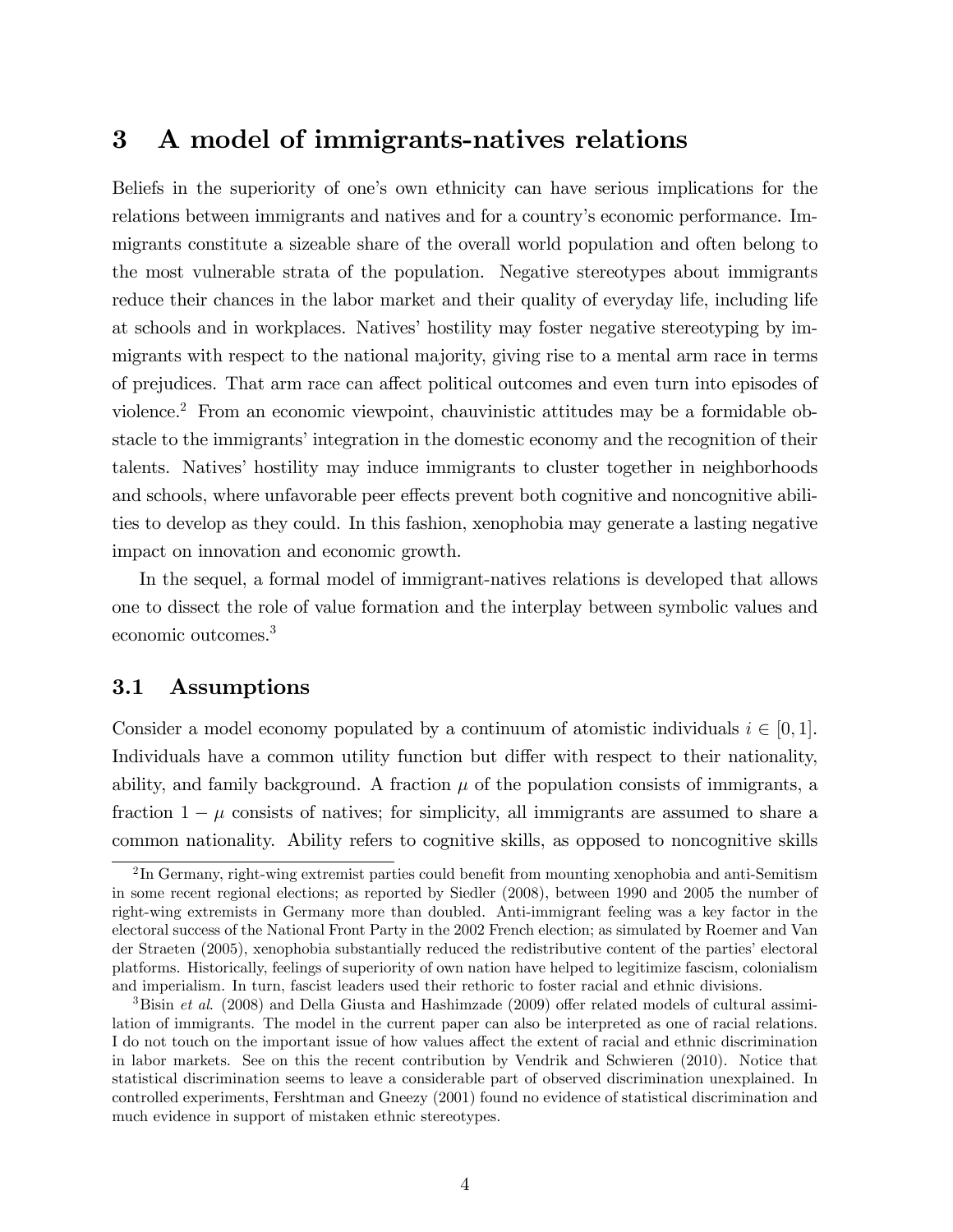that in the current model are mirrored by the endogenous values endorsed by the individuals.<sup>4</sup> Cognitive ability is summarized by the pair  $(\pi, \theta)$  and family background by the pair  $(\alpha, \eta)$ , to be explained later. No restriction on the joint distribution of the ability and family-background paramters in the population is imposed. All individuals consume one homogeneous good, used as the numeraire. Each individual faces the following sequence of events: first, the individual exerts effort in order to shape his value system; this can be interpreted as a benevolent parent socializing her child. Second, the individual, given his values, decides how much effort to exert in order to achieve in economic terms. Third, Nature determines the individual achievement levels; individuals consume according to their achievements and obtain esteem and utility from interpersonal relations according to how their characteristics are valued in society.

#### Material Outcomes

Achievement is defined in terms of the income level received by the individual when adult, which can be either the high income level  $w_H$  or the low income level  $w_L$ . Achieving is a random event which depends on an individual's ability and his effort during adulthood. Ability is determined by exogenous factors, like inherited family traits and the quality of compulsory schooling received by the child. Denoting by  $e(i)$  individual is non-negative effort level, the probability to succeed is given by  $Pr\{w(i) = w_H\} = \pi(i) + \theta(i)e(i)$ , where parameters  $\pi$  and  $\theta$  are both non-negative. Parameter  $\pi$  stands for those individual capabilities that increase achievement independently of an individual's effort;  $\theta$  measures the extent to which individual achievement is responsive to individual effort. Effort is costly, and its cost to the individual is specialized to  $e(i)^2/2\omega$ , where  $\omega$  is a preference parameter of the utility function.

Let  $\lambda$  denote the fraction of achievers. Their wage  $w_H(\lambda)$  is assumed to satisfy  $w'_H(\lambda) \leq$ 0, while  $w'_L(\lambda) \geq 0$ , with  $w_H(1) > w_L(0)$ . The first two inequalities can be seen as a reduced-form model for a labor market determination of the returns to human capital.

#### Value systems.

Individuals have value systems defined over two attributes: nationality  $n \in \{0, 1\}$  and achievement  $a \in \{0, 1\}$ . Let  $n = 1$  denote domestic nationality and  $a = 1$  denote high income. The value attached to the trait combination an by individual i is measured by a non-negative index  $v_{an}(i)$ . The collection of the four  $v_{an}(i)$ , one for each type, describes the value system of individual  $i$ ; it satisfies

<sup>&</sup>lt;sup>4</sup>As shown by empirical research on human development, cognitive ability as measured by IQ scores becomes stable much earlier in life than noncognitive ability. This is asociated with the slowly developing prefrontal cortex, see e.g. Cunha and Hekman (2009).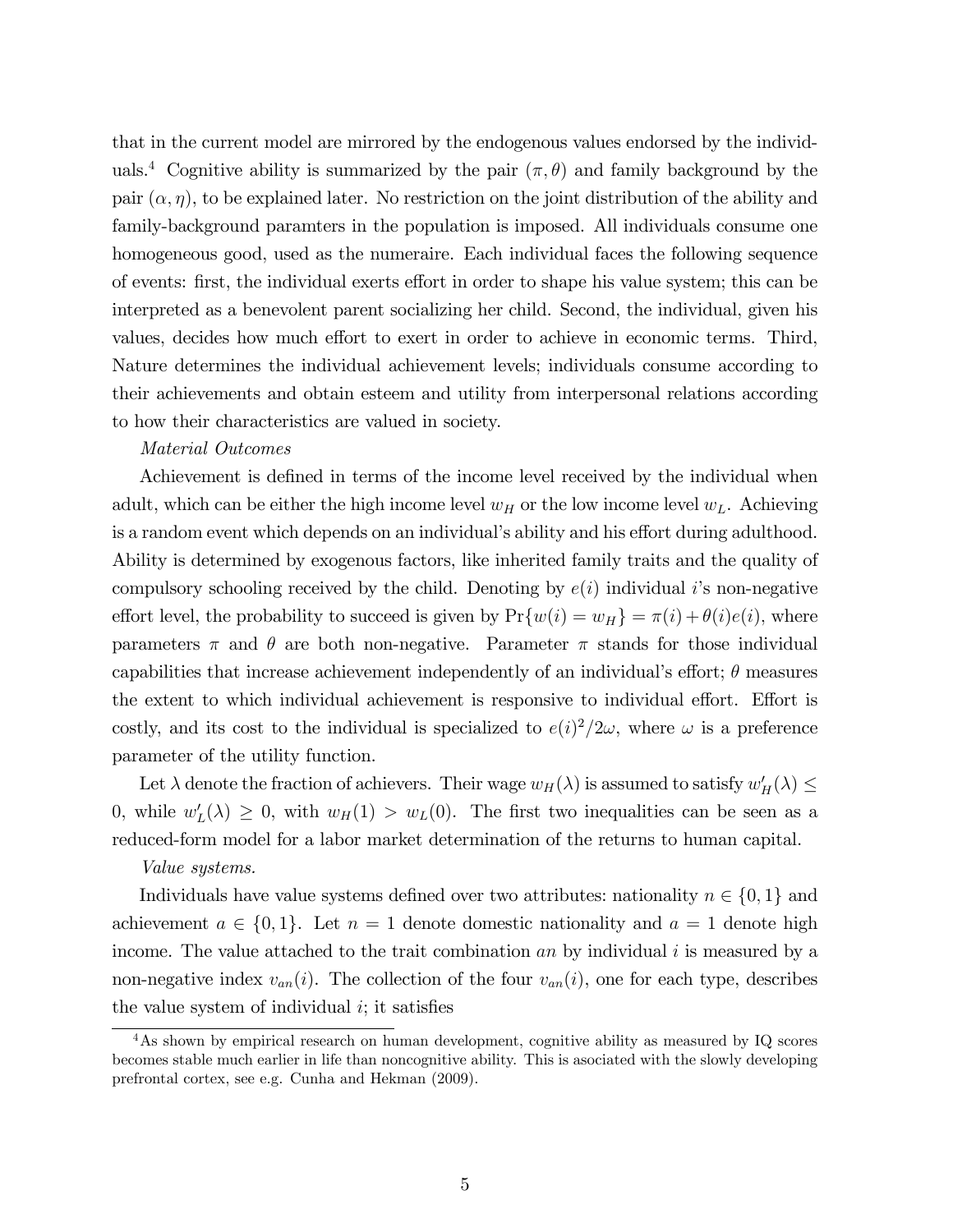$$
\sum_{a=0}^{1} \sum_{n=0}^{1} v_{an}(i) = 1.
$$
 (1)

Value systems are determined by an exogenous factor that is common to all individuals with the same nationality (possibly the same for both nationalities) and by an endogenous idiosyncratic factor. The common factor is the reference value system  $\{\widehat{v}_{an}\}$  for nationals and  $\{\tilde{v}_{an}\}$  for immigrants. The reference value system mirrors public values as put forward by collective discourse. They are the outcome of a whole history of ideas and taken as exogenously given. By way of an example, public values that stress the fundamentally equal worth of all individuals, independently of their traits, may be captured by  $\hat{v}_{an} = 1/4$ for all  $a$  and  $n$ . Public values that stress the superiority of own country of origin may instead give rise to  $\hat{v}_{a1} > \hat{v}_{a0}$  and  $\tilde{v}_{a0} > \tilde{v}_{a1}$ ; public values that stress the special worth of individual accomplishments may induce  $\hat{v}_{1n} > \hat{v}_{0n}$  and  $\tilde{v}_{1n} > \tilde{v}_{0n}$ .

The idiosyncratic factor captures how an individual is socialized. I concentrate on vertical socialization by benevolent parents, thus abstracting from horizontal and oblique socialization. If parents do not exert effort, individuals are assumed to endorse the reference value system of their nationality. By exerting efforts, parents can shift their child's values away from the reference value system. This captures the malleability of character during childhood and early adolescence that has been identified by research on human development.<sup>5</sup>

Parents who invest in their children's values may influence the relative value that their children attach to achievement, which is given by  $\sum_{n=1}^{\infty}$  $n=0$  $v_{1n}(i) - \sum^{1}$  $n=0$  $v_{0n}(i)$ . At the same time,

they may influence the relative value that their children attach to nationality,  $\sum_{n=1}^{n}$  $a=0$  $v_{a1}(i) -$ 

 $\sum$  $a=0$  $v_{a0}(i)$ . Parents' influence depends on the resources that they invest in socialization. Let  $|\delta_a(i)|$  and  $|\delta_n(i)|$  respectively denote a parent's investment in achievement orientation and in nationalism; a positive  $\delta_a(i)$  stands for a strenghtened achievement orientation as compared to the reference value system; a positive  $\delta_n(i)$  stands for increased nationalism. The resulting value system for a domestic citizen is given by:

$$
v_{11}(i) = \max\{\min\{\hat{v}_{11} + \delta_a(i) + \delta_n(i), 1\}, 0\}
$$

 $v_{01}(i) = \max\{\min\{\widehat{v}_{01} - \delta_a(i) + \delta_n(i), 1\}, 0\}$ 

 $5$ See e.g. Cunha and Heckman  $(2009)$ .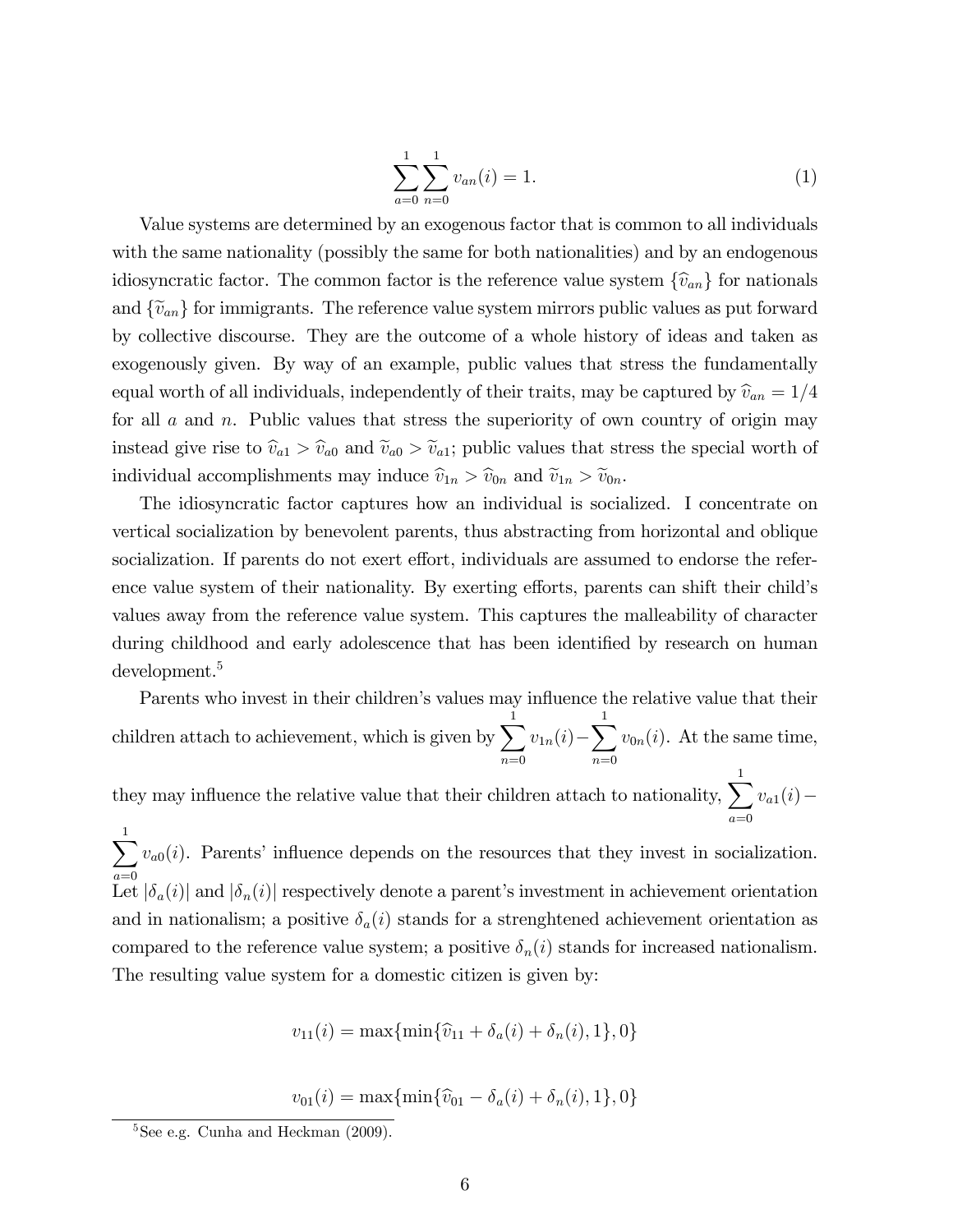$$
v_{10}(i) = \max\{\min\{\widehat{v}_{10} + \delta_a(i) - \delta_n(i), 1\}, 0\}
$$

$$
v_{00}(i) = \max\{\min\{\hat{v}_{00} - \delta_a(i) - \delta_n(i), 1\}, 0\}.
$$

Analogous expressions hold for immigrants after substituting  $\hat{v}_{an}$  with the corresponding  $\widetilde{v}_{an}$ <sup>6</sup> Without significant loss of generality, I assume that parameters are such that parents choose internal values, i.e.  $v_{an}(i) \in (0, 1)$  for all a, n and i.

Instilling individual values is assumed to be costly for parents, e.g. because they have to spend time teaching them or because they have to buy services from distinctive educational institutions. Specifically, there is firstly a cost caused by the overall amount of socialization effort exerted by parents,  $|\delta_a(i)| + |\delta_n(i)|$ . Secondly, parents incur a specific cost for manipulating the value attached to each single trait, achievement and nationality. Both costs can be thought of as depending on a parent's skill in transmitting values. Parents whose own value system attaches a large value to achievement must spend less effort in order to obtain a given increase in her children's valuation of achievement as compared to parents who attach little value to achievement. Similarly, nationalistic parents have a comparative advantage in transmitting an attachment to nation. Total costs incurred by an individualís parent to socialize her child are specialized to

$$
\frac{(|\delta_a(i)| + |\delta_n(i)|)^2}{2\sigma} + \frac{\delta_a(i)^2}{2\alpha} + \frac{\delta_n(i)^2}{2\eta}.
$$
 (2)

Parameters  $\alpha$  and  $\eta$  capture both the values of the parents and the intrinsic strength of the national value system: the weaker parents' valuation of a given trait and the more convincing the reference value system of their group, the larger are the costs to inculcate different values, and the small are  $\alpha$  and  $\eta$ .

#### Utility function.

Families care about consumption and esteem, in addition to the effort costs they carry. Their preferences are supposed to be additively separable and represented by the utility function

$$
U(i) = c(i) + \beta \operatorname{self}v(i) + \gamma \operatorname{soc}v(i) - \left[ \frac{(|\delta_a(i)| + |\delta_n(i)|)^2}{2\sigma} + \frac{\delta_a(i)^2}{2\alpha} + \frac{\delta_n(i)^2}{2\eta} + \frac{e(i)^2}{2\omega} \right].
$$
 (3)

The first term on the r.h.s. captures the child's utility from consumption, which is given by his wage when adult. The second one captures utility from self-esteem. An individualís

 $6$ Notice that an immigrant's parent who wants to increase the value attached by her child to own nationality chooses  $\delta_n < 0$ .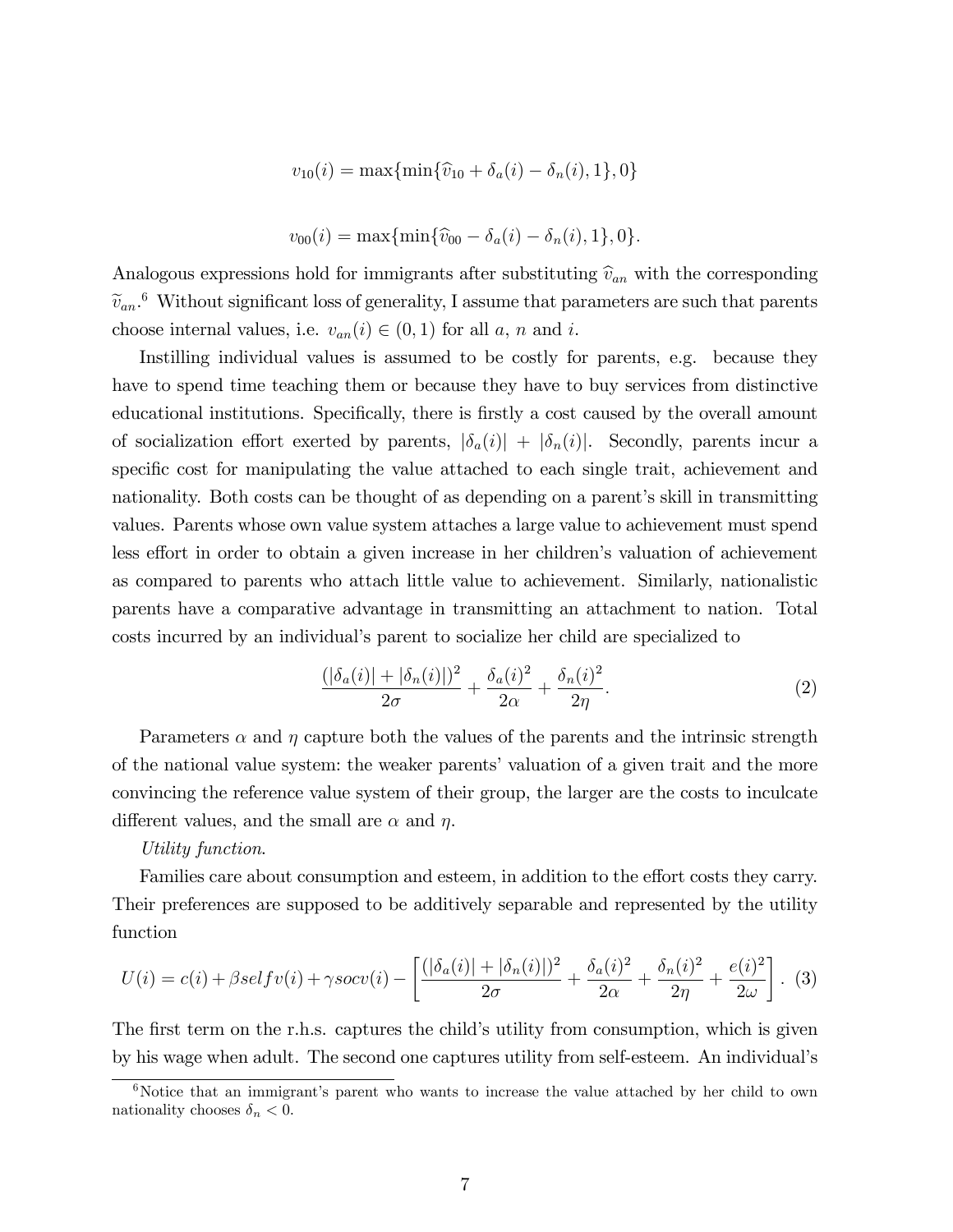self-esteem is the esteem in which he holds his type: an individual  $i$  of type an has selfesteem  $v_{an}(i)$ . Self-esteem has a value per se, independently of social interactions. The utility derived from those interactions is captured by the third term of the utility function. I assume that adult individuals are randomly matched into pairs. At each encounter they exchange courtesy or hostility according to their traits and values. Courtesy and hostility are relational goods that are not exchanged through markets but through social interactions. I refer to them as the social esteem enjoined by individuals. The esteem that an individual receives from a social contact depends on the value attached by his social contact to the individual's type. I assume that nationality is perfectly observed by social contacts, while achievement is observed with probability  $1-\rho$ . The expected social esteem received by a native with achievement level  $a \in \{0, 1\}$  is therefore given by

$$
socv(i) = (1 - \rho) \int_0^1 v_{a1}(j)dj + \rho \left[ \hat{a} \int_0^1 v_{11}(j)dj + (1 - \hat{a}) \int_0^1 v_{01}(j)dj \right],
$$
 (4)

where  $\hat{a}$  is the fraction of achievers in the native population. A symmetric definition of  $socv(i)$  applies for migrants.<sup>7</sup>

The preference parameters  $\beta$  and  $\gamma$  are strictly positive and capture the strength of value concerns.

Equilibrium.

An equilibrium is a situation in which each family (i.e. parent-child couple) chooses its effort levels to shape its values and to obtain high income so as to maximize its expected utility, taking the choices of all other families as given. To shorten the exposition, I only consider parameter constellations that give rise to equilibria that are interior with respect to the probability to achieve, i.e. such that  $\pi + \theta e \in (0, 1)$ .

#### 3.2 Individual optimization

At the family level, both the wage structure and the allocation of social esteem are taken as exogenouos. A native family maximizes

$$
(\pi + \theta e) [w_H + \beta (\widehat{v}_{11} + \delta_a + \delta_n) + \gamma s o c v_{11}] + (1 - \pi - \theta e) [w_L + \beta (\widehat{v}_{01} - \delta_a + \delta_n) + \gamma s o c v_{01}] - C(\delta_a, \delta_n, e),
$$
\n(5)

where

<sup>7</sup>This modeling of social interactions could be enriched along several dimensions. First, individuals may be assumed to care more about the esteem received from somebody of the same nationality. Second, individuals may be assumed to have a higher probability to meet somebody of the same nationality. These two extensions would have similar implications. Finally, the matching rate could be endogenized, as e.g. in Corneo (2005).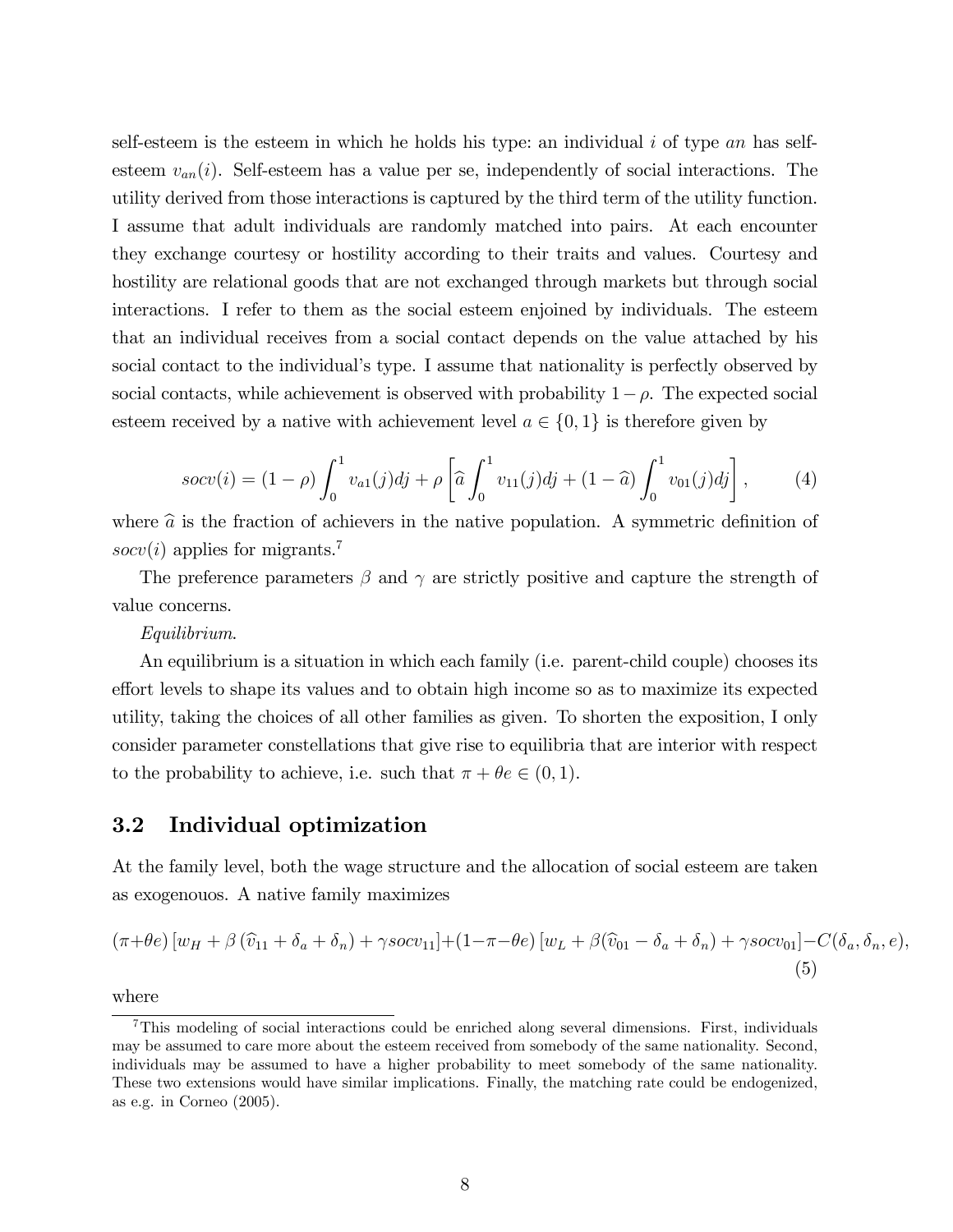$$
C(\delta_a, \delta_n, e) = \frac{(|\delta_a| + |\delta_n|)^2}{2\sigma} + \frac{\delta_a^2}{2\alpha} + \frac{\delta_n^2}{2\eta} + \frac{e^2}{2\omega}
$$

is a shorthand for the costs incurred by the agent as a function of his three control variables. The immigrants' decision problem is similar and will not be explicitly presented.

As a first step, it is instructive to discuss the determination of the child's achievement level. When the child selects his effort, his value system has already crystallized, inducing reduced-form preferences for effort summarized by the objective function

$$
(\pi + \theta e)(w_H + \beta v_{11} + \gamma s o c v_{11}) + (1 - \pi - \theta e)(w_L + \beta v_{01} + \gamma s o c v_{01}) - \frac{e^2}{2\omega}.
$$

The first-order condition for an interior maximum entails

$$
e^* = \omega \theta \left[ (w_H - w_L) + \beta (v_{11} - v_{01}) + \gamma (socv_{11} - socv_{01}) \right]. \tag{6}
$$

Thus, an individual's expected achievement  $\pi + \theta e^*$  is driven by four factors: his ability, as proxied by  $\pi$  and  $\theta$ , his character, as proxied by  $v_{11} - v_{01}$ , pecuniary incentives,  $w_H - w_L$ , and social incentives,  $\sec v_{11} - \sec v_{01}$ . As shown by (6), values transmitted to the individual by society and his parents generate an incentive effect: the individual's effort is strictly increasing with  $v_{11} - v_{01} = \hat{v}_{11} - \hat{v}_{01} + 2\delta_a$ . The intuition is simple: the larger the value attached to achievement, the larger is the self-esteem obtained from achieving relative to the self-esteem in case of failure, and the stronger is the incentive for the individual to exert effort.

When parents socialize their children, they anticipate the incentive effect of value transmission. The result of their maximization exercise is described in the following<sup>8</sup>

**Proposition 1** A unique optimal strategy always exists and has  $\delta_n^* > 0$  in case of natives and  $\delta_n^*$  < 0 in case of immigrants. Depending on parameter values, one of the following cases occur at the optimum: 1)  $\delta_a^* < 0$ ,  $e^* = 0$ ; 2)  $\delta_a^* < 0$ ,  $e^* > 0$ ; 3)  $\delta_a^* = 0$ ,  $e^* > 0$ ; 4)  $\delta_a^* > 0, e^* > 0.$ 

Parents have an incentive to invest in nationalism because it has a positive influence on the childís self-esteem for sure and a small investment causes negligible costs. Instead, parents do not necessarily invest in the achievement-orientation of their children. The

$$
\alpha + \eta + \sigma > 4\alpha\beta^2\theta^2\omega(\eta + \sigma),
$$

<sup>8</sup>Proofs of all propositions appear in the Appendix. In order for the maximization problems to be well-behaved, parameters must satisfy

which I assume to be the case throught the paper.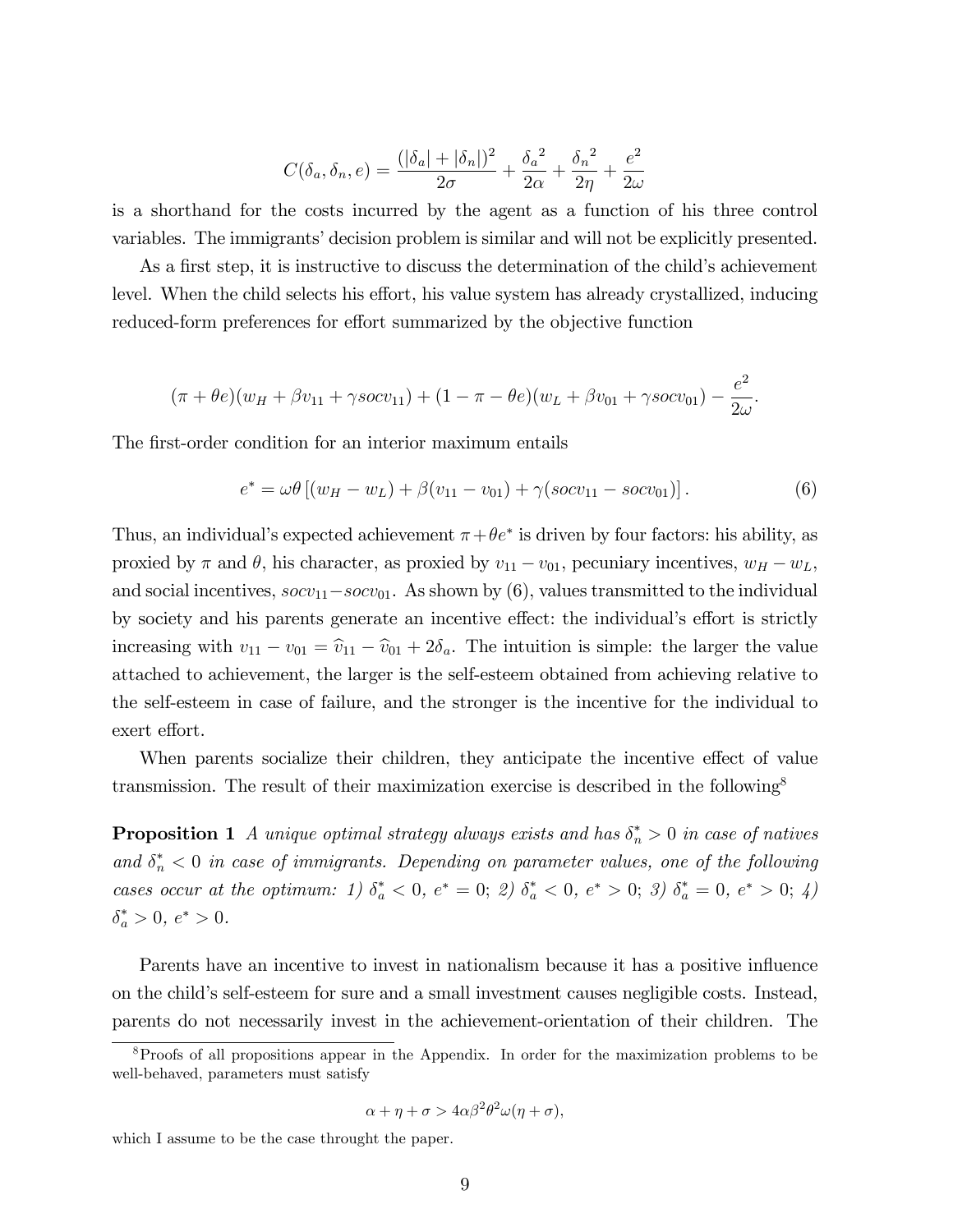welfare impact of investing in achievement orientation can be decomposed into a direct and an indirect effect. The direct effect is the expected change in self-esteem caused by attaching more value to achievement. Its expected return is positive if and only if the probability for the child to be an achiever (given by  $\pi + \theta e$ ) is larger than the probability to be a loser (given by  $1 - \pi - \theta e$ ). The indirect effect stems from the change in the marginal return to effort. Increasing the achievement-orientation of the child generates an incentive to exert more effort because the achievement orientation increases the loss of self-esteem in case of failure. If the probability to achieve is low, the direct effect dominates and the parent decides to invest to decrease the achievement orientation of her child  $(\delta_a^* < 0)$ . If the probability is high, the direct and the indirect effects reinforce each other and the parent chooses to enhance the achievement orientation of her child  $(\delta_a^* > 0)$ .

### 3.3 General equilibrium

At the general-equilibrium level, the income levels of achievers and losers and the social esteem of each type are endogenous. The wage determination follows the usual logic of scarcity: the wage differential is given by

$$
\Delta w = w_H ((1 - \mu)\widehat{a} + \mu \widehat{a}) - w_L ((1 - \mu)\widehat{a} + \mu \widehat{a}),
$$

which is decreasing in the fraction of achievers in the two groups,  $\hat{a}$  and  $\tilde{a}$ .

The difference in social esteem between achievers and losers reads

$$
\Delta \widehat{socv} = (1 - \rho) \left[ (1 - \mu)(\widehat{v}_{11} - \widehat{v}_{01} + 2\widehat{\delta}_a) + \mu(\widetilde{v}_{11} - \widetilde{v}_{01} + 2\widetilde{\delta}_a) \right]
$$

for natives and

$$
\Delta \widetilde{socv} = (1 - \rho) \left[ (1 - \mu)(\widehat{v}_{10} - \widehat{v}_{00} + 2\widehat{\delta}_a) + \mu(\widetilde{v}_{10} - \widetilde{v}_{00} + 2\widetilde{\delta}_a) \right]
$$

for immigrants, where  $\hat{\delta}_a$  and  $\tilde{\delta}_a$  are the average investments in achievement orientation in the two groups. Those average investments increase the social esteem of the achievers and decrease the social esteem of the losers, and hence raise the esteem differential.

The following fact can be established:

**Proposition 2** A general equilibrium always exists. Multiple equilibria are possible if  $\rho < 1$  and  $\gamma$  is sufficiently large.

Multiple equilibria are generated by the externality induced by symbolic values: if some agents start investing value on a given endogenous attribute like economic success, the social esteem derived from having that trait increases and induces other agents to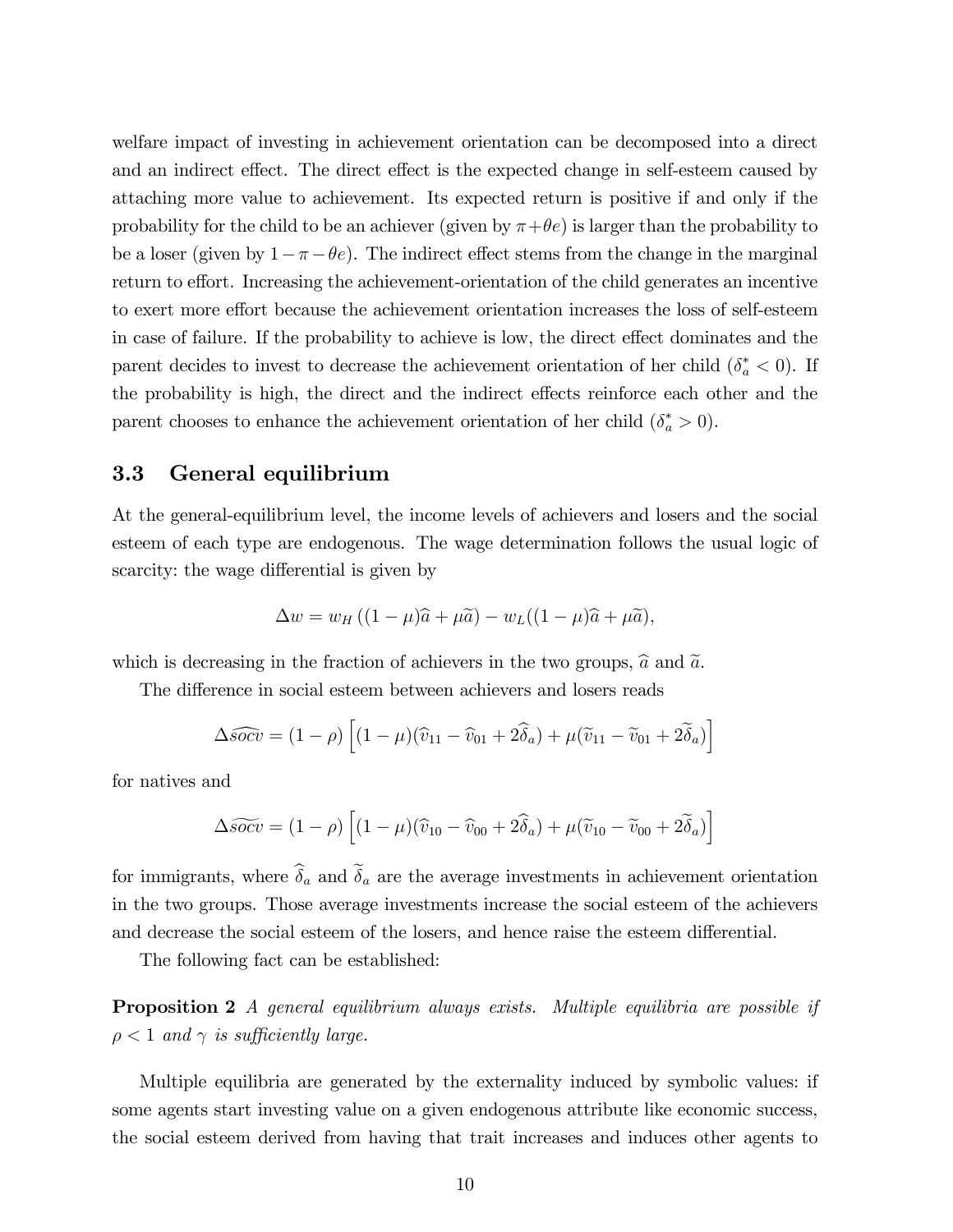imitate them. More precisely, an increase of achievement orientation for some children increases the social esteem received by achievers as compared to losers; this strengthens the incentive for other children to exert effort, hence their probability to succeed increases. Anticipating that, their parents have an incentive to raise the achievement orientation of their children, i.e. a bandwagon effect of increasing achievement orientation sets in. In order for this cumulative causation to occur, an increase of achievement orientation must effectively increase the esteem received by achievers relative to that received by losers, socv<sub>1n</sub> – socv<sub>0n</sub>. This is only possible if achievement is observable ( $\rho$  < 1). If achievement is private information, all natives get the same social esteem, independently of their achievement, all immigrants get the same social esteem, independently of their achievement, and social esteem has no behavioral effect. In order for that cumulative causation to generate multiple equilibria, utility must respond strongly enough to changes in social esteem. If a low-achievement-orientation, low-effort economy is a stable equilibrium, a high-achievement-orientation, high-effort economy can also be a stable equilibrium only if the gain of social esteem of achievers in the latter case compensates in utility terms the associated higher effort cost and lower income gain. This requires  $\gamma$  to be sufficiently  $\rm large.^9$ 

Multiple equilibria are interesting because they reveal the possibility of a drastic effect from improved schooling. In case of multiple stable equilibria, a low-achievementorientation, low-effort equilibrium coexists with a high-achievement-orientation, higheffort equilibrium. Then, a small schooling reform that marginally increases children's abilities  $(\pi, \theta)$  may eliminate a stable equilibrium with low achievement orientation, and therefore low social esteem to achievers. Starting from such an equilibrium, the economy will move to a high-achievement equilibrium, where achievers obtain a high level of social esteem. In this case, output grows and the skill wage differential  $w_H - w_L$  decreases because of the increase in the fraction of achievers.

### 3.4 Predictions for nationalism

While natives and immigrants could have similar incentives to shape values about achievement, they have diametrically opposed incentives with respect to nationalism. If the two ethnic groups are otherwise identical, two individuals that only differ with respect to their nationality optimally choose opposite levels of  $\delta_n$ . Those choices determine the diffidence that they experience when they interact. Investments in nationalism may thus be seen

<sup>&</sup>lt;sup>9</sup>A similar logic explains the existence of ghetto cultures, where social esteem is obtained in some groups not from achieving in terms of personal income but from achieving in other dimensions, e.g. sexual prowess; see Anderson (1999).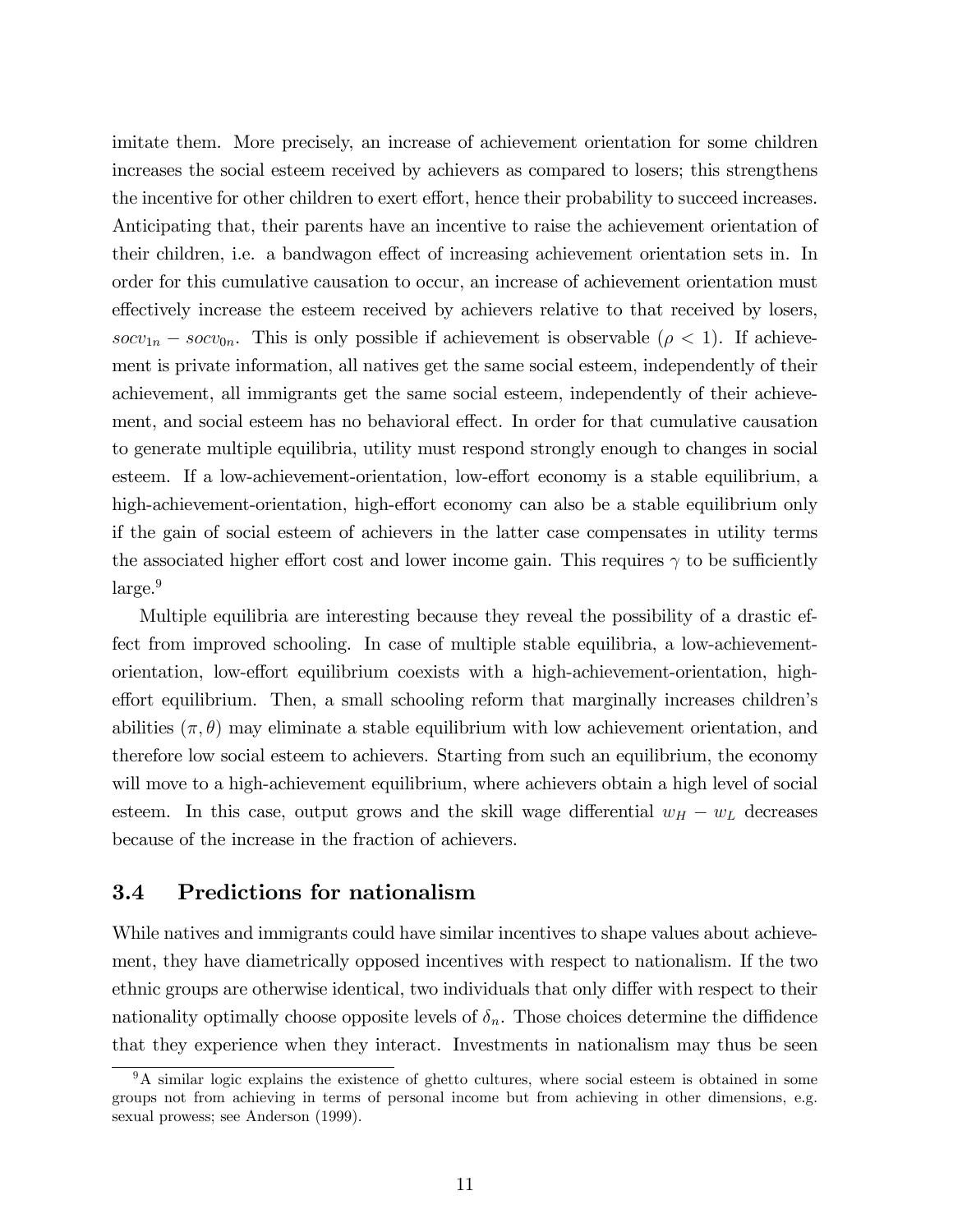as proxies for interethnic conflict or inversely related to the quality of social interactions between natives and immigrants.<sup>10</sup>

In the current model, nationalism can be predicted by ability. The following result is stated for natives and an equivalent one holds true for immigrants.

**Proposition 3** Increasing  $\pi$  gradually moves the optimal strategy from configuration 1 to 2 to 3 to 4 as of Proposition 1. The correlation between natives' nationalism and ability is  $\frac{\partial \delta_n^*}{\partial \pi} > 0$  in configurations 1 and 2,  $\frac{\partial \delta_n^*}{\partial \pi} = 0$  in configuration 3, and  $\frac{\partial \delta_n^*}{\partial \pi} < 0$  in configuration 4.

The comparative statics of  $\pi$  crucially depend on the plausible assumption incorporated in (2) that the marginal cost of instilling values increases with  $|\delta_a|+|\delta_n|$ ; that means that putting more pressure on children to strive for economic success makes it harder to press them also to become ardent nationalists. This effect is also at work if parents want to de-emphasize economic success, which is what happens in configurations 1 and 2. In those configurations, the ability parameter  $\pi$  is very low and parents invest to decrease the value attached to achievement  $(\delta_a^* < 0)$  in order to raise their child's future self-esteem. In that range of abilities, when  $\pi$  grows, parents become less certain that their child will be a loser. Then, an increase of  $\pi$  leads them to make  $\delta_a^*$  less negative, i.e. they come closer to their group's reference values: parents' socialization effort as expressed by  $|\delta_a^*|$ decreases. As a consequence, the marginal cost of investing in nationalism becomes lower. This leads parents to increase  $\delta_n^*$ .

A further increase of  $\pi$  moves the optimal strategy into configuration 3. This region is characterized by a corner solution with respect to achievement orientation, i.e.  $\delta_a^* = 0$ : the agent endorses the valuation of achievement given by the reference value system of his nationality. This is the parameter region where nationalism reaches its peak since parents can devote their entire socialization efforts to it: no effort is devoted to affect the achievement orientation of children. This occurs because the parent is very uncertain about the future economic status of her child. Economic uncertainty therefore fuels nationalism.<sup>11</sup>

If  $\pi$  crosses some threshold, parents invest in achievement values  $(\delta_a^* > 0)$  and configuration 4 occurs. In this region, the complementarity between socialization and child's effort sets in. An increase in  $\pi$  leads parents to invest more value in achievement, which increases effort, which increases the probability to succeed, which makes investing in

 $10$ This is consistent with a line of thougth that goes back to Voltaire and the Frankfurt sociological school and that purports that national pride implies ethnic prejudice. For a recent, more nuanced, assessment, see de Figueiredo and Elkins (2003).

<sup>&</sup>lt;sup>11</sup>This result corresponds to a common finding in social psychology, see e.g. Mullin and Hogg (1998).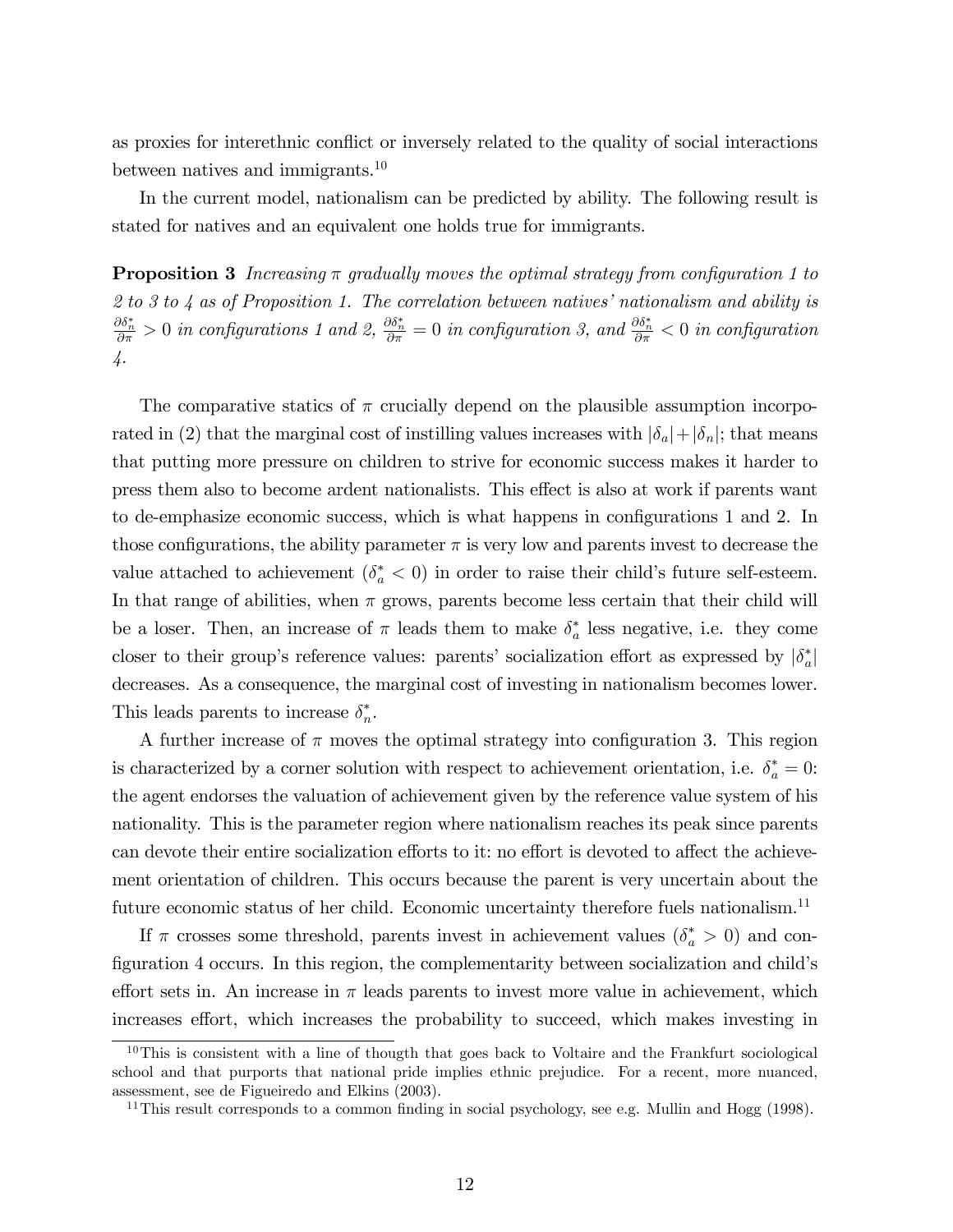achievement even more appealing. The ensuing increase in the marginal cost of socialization leads parents to decrease their investment in nationalism. An increase in child's ability makes therefore parents substitute nationalism with achievement orientation.

The comparative statics of  $\theta$  can be explained along similar lines. In configuration 1,  $e^* = 0$  so that  $\theta$  does not matter. In configurations 2, 3 and 4 the effect from  $\theta$  is qualitatively identical to the one from  $\pi$ .

In the most general case, ability entertains a hump-shaped relationship with nationalistic attitudes. At very low levels of ability - such that  $e^* = 0$  and/or  $\delta_a^* < 0$  - nationalism is increasing with ability. At intermediate levels - where individuals' uncertainty about future economic perspectives is largest - nationalism peaks and small changes in ability have no effect on it. At higher levels of ability, nationalism continuously declines with ability.

To the extent that  $\pi$  and  $\theta$  do not only mirror genetic traits but also capture the exogenous quality of schooling received by children, Proposition 3 generates a novel insight into education policy. Suppose that all families find themselves in the realistic case of configuration 4. Then, more efficient schooling indirectly increases the labor productivity of the next generation because it strengthens the incentive for parents to tilt their children's character away from ethnic complacency and towards conscientiousness and perseverance. As a consequence, the interpersonal relations between migrants and natives improve. Through the incentives it generates with respect to socialization within families, better schooling not only promotes growth but also reduces xenophobia.

## 4 Corroborating evidence

The theoretical model suggests that ability is an explanatory factor of nationalistic attitude. According to Proposition 3, there is an inverted-U relationship between the two variables: there can exist ability levels that are so low that nationalism increases with ability but as soon as some intermediate ability level is reached, nationalism is predicted to decrease with ability. In what follows, I examine that prediction in three datasets: the German DJI Youth Survey, the "National Identity 2003" module of the International Social Survey Programme (ISSP), and the World Value Survey (WVS). Those three surveys share a question that allows one to recover a respondent's degree of nationalism: "How proud are you of being [COUNTRY NATIONALITY]?". Respondents choose from "Very proud", "Somewhat proud", Not very proud", "Not proud at all". Answers to that question are used to determine the value of the dependent variable.

In the theoretical model, the explanatory variable "ability" refers to exogenous cog-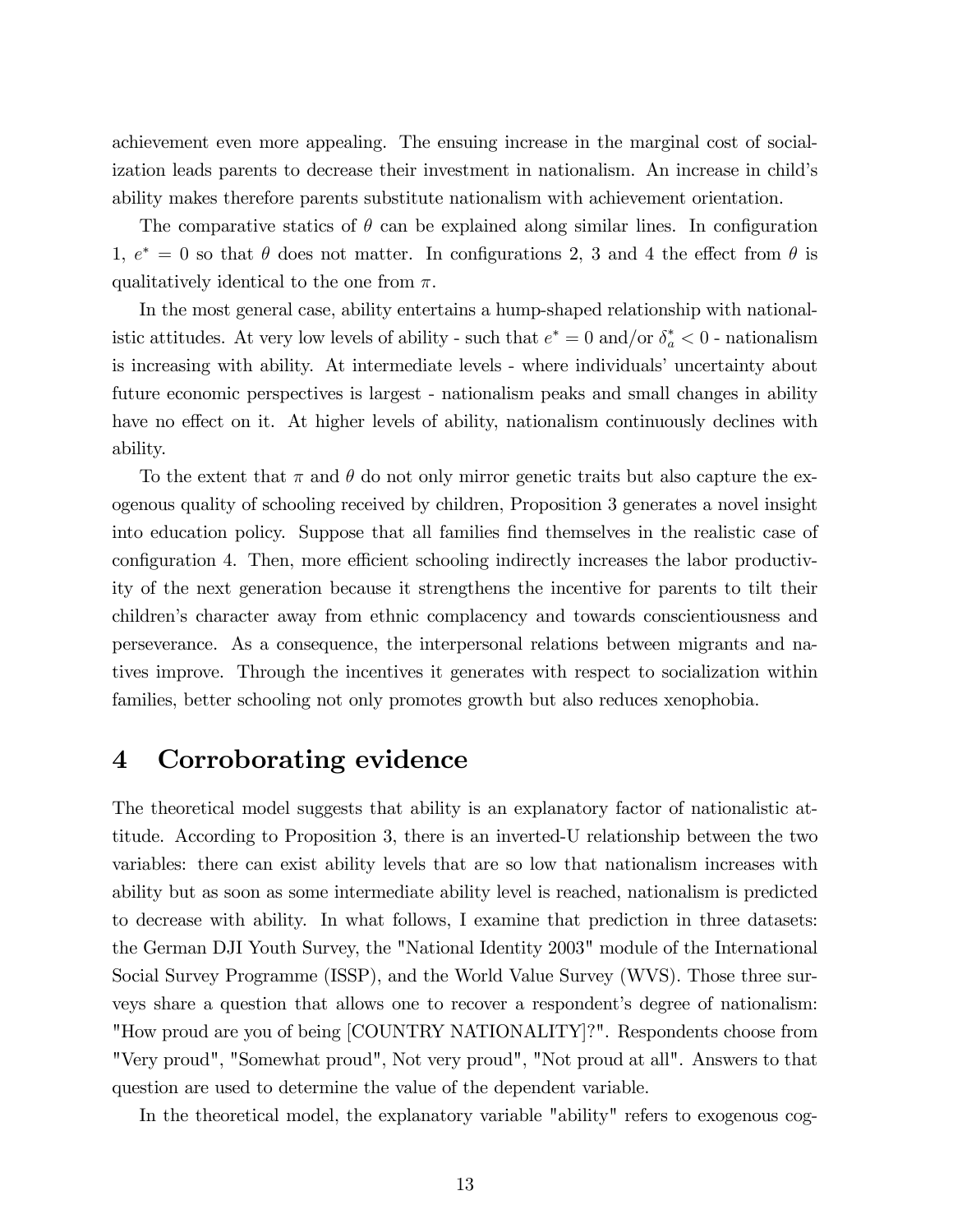nitive skills that mirror inherited family traits and the quality of kindergarten and early schooling - to the extent that they are beyond the effective control of families. In empirical work, cognitive ability is usually measured by scholastic achievement tests, which, unfortunately, are not part of the datasets that contain the nationalism variable. As a proxy for cognitive ability I have decided to use educational attainment which, as numerous studies document, is strongly correlated with scholastic achievement tests. A disadvantage of that proxy is that it is to some extent endogenous to the values transmitted by parents. However, in the data, educational attainment is measured by the highest school degree obtained by the respondent, e.g. no degree, secondary school or high school. Differences with respect to those outcomes are likely to be mainly driven by differences in cognitive ability rather than differences in values - which may be instead more relevant to explain differences in scholastic performance for a given type of school degree. Thus, I maintain the assumption that in the main educational attainment mirrors exogenous cognitive abilities.

### 4.1 German youth

The German DJI Youth Survey is a repeated cross-sectional survey which was carried out in 1992, 1997 and 2003. About 20,000 young adults aged 16-29 were interviewed and the survey was designed to be representative of the total German population in that age range. As it focuses on young people, that survey is especially suitable for testing the proposed theoretical model since reported values are not yet affected by the individuals' experience of adult life. Individual ability, measured by a respondent's highest school degree, is available in three categories: "No degree or secondary general school degree"; "Intermediate school degree"; "High school degree". A small fraction of respondents are still in school; since their educational attainment is not necessarily their definitive one, they are omitted from the analysis.<sup>12</sup> I also omit respondents who have not the German nationality.

The estimated effect of ability on nationalism is displayed in Table 1. The first two columns report results from a binary logit estimation; nationalism is coded as 1 if the respondent is very proud of being German and 0 otherwise. The remaining columns report estimations from an ordered logit model.

 $12$ Although the omitted respondents are younger than average, the effect does not seem to create a multicollinearity problem. In the samples used, the coefficient of correlation between low education and age never exceeds in absolute value .13 and the one between high education and age never exceeds .14. As a robustness check, regressions were run only considering individuals who are older than twenty and only considering individuals who are at least twenty-two. In all cases, the results were qualitatively similar to those in Table 1.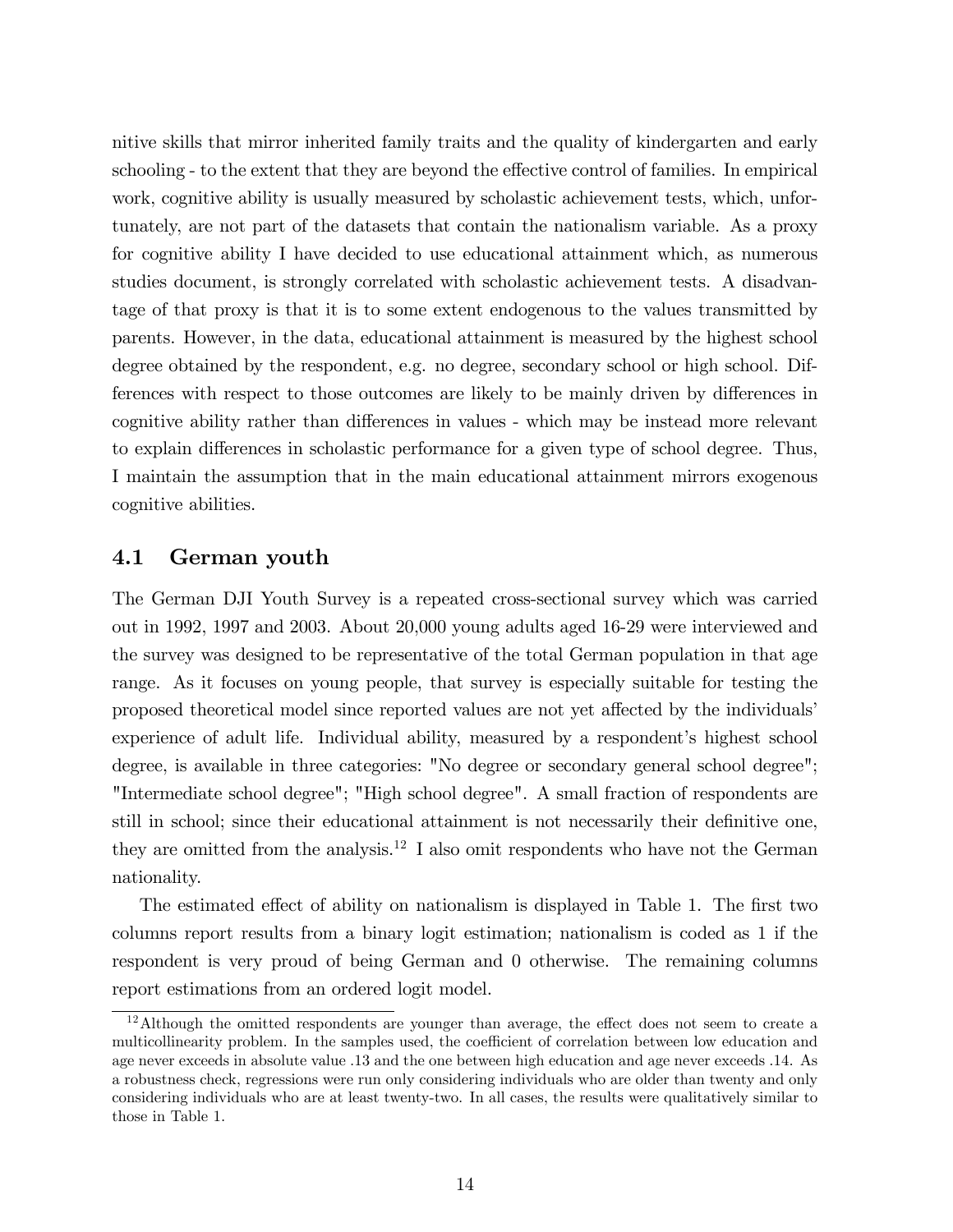|                                | (1)         | (2)         | $\overline{(1)}$ | (2)         |
|--------------------------------|-------------|-------------|------------------|-------------|
| Low education                  | $0.359***$  | $0.330***$  | $0.200***$       | $0.238***$  |
|                                | (0.057)     | (0.067)     | (0.040)          | (0.046)     |
| High education                 | $-0.730***$ | $-0.520***$ | $-0.734***$      | $-0.560***$ |
|                                | (0.068)     | (0.093)     | (0.036)          | (0.050)     |
| Age                            | $-0.216*$   | $-0.258*$   | $-0.119*$        | $-0.097$    |
|                                | (0.086)     | (0.125)     | (0.055)          | (0.084)     |
| Age squared                    | $0.004*$    | 0.005       | 0.002            | 0.002       |
|                                | (0.002)     | (0.003)     | (0.001)          | (0.002)     |
| Female                         | $-0.470***$ | $-0.507***$ | $-0.419***$      | $-0.437***$ |
|                                | (0.052)     | (0.066)     | (0.031)          | (0.041)     |
| Wave 1997                      | $0.120*$    | 0.108       | $0.125***$       | $0.102*$    |
|                                | (0.061)     | (0.073)     | (0.037)          | (0.047)     |
| Wave 2003                      | 0.010       | $-0.041$    | $0.246***$       | $0.210***$  |
|                                | (0.063)     | (0.077)     | (0.038)          | (0.048)     |
| Married                        |             | $0.347***$  |                  | $0.337***$  |
|                                |             | (0.080)     |                  | (0.051)     |
| Widowed                        |             |             |                  | $-0.620$    |
|                                |             |             |                  | (1.084)     |
| Divorced                       |             | $-0.107$    |                  | $-0.270*$   |
|                                |             | (0.228)     |                  | (0.134)     |
| Seperated                      |             | 0.155       |                  | $-0.087$    |
|                                |             | (0.332)     |                  | (0.203)     |
| Primary income source:         |             |             |                  |             |
| Part-time work                 |             | $-0.058$    |                  | $-0.255***$ |
|                                |             | (0.129)     |                  | (0.075)     |
| Not working                    |             | $-0.028$    |                  | $-0.169**$  |
|                                |             | (0.100)     |                  | (0.062)     |
| Unemployment Benefits          |             | $0.283***$  |                  | $-0.079$    |
|                                |             | (0.081)     |                  | (0.057)     |
| Bayesian Information Criterion | 10,944      | 7,368       | 37,060           | 23,261      |
| Observations                   | 14,583      | 9,115       | 14,583           | 9,117       |

TABLE 1: Binary and ordered logit regressions predicting nationalism in DJI data.

The results show that educational attainment has a strongly significant impact on the degree of nationalism of the German youth. Individuals with low education are more nationalistic than individuals with intermediate education while individuals with high education are less nationalistic than individuals with intermediate education. The implied negative causal effect of cognitive ability on nationalism is consistent with the comparative statics of the model where optimal strategies are based on parameter constellations that lead to configuration 4, i.e. ability levels are relatively high and families invest something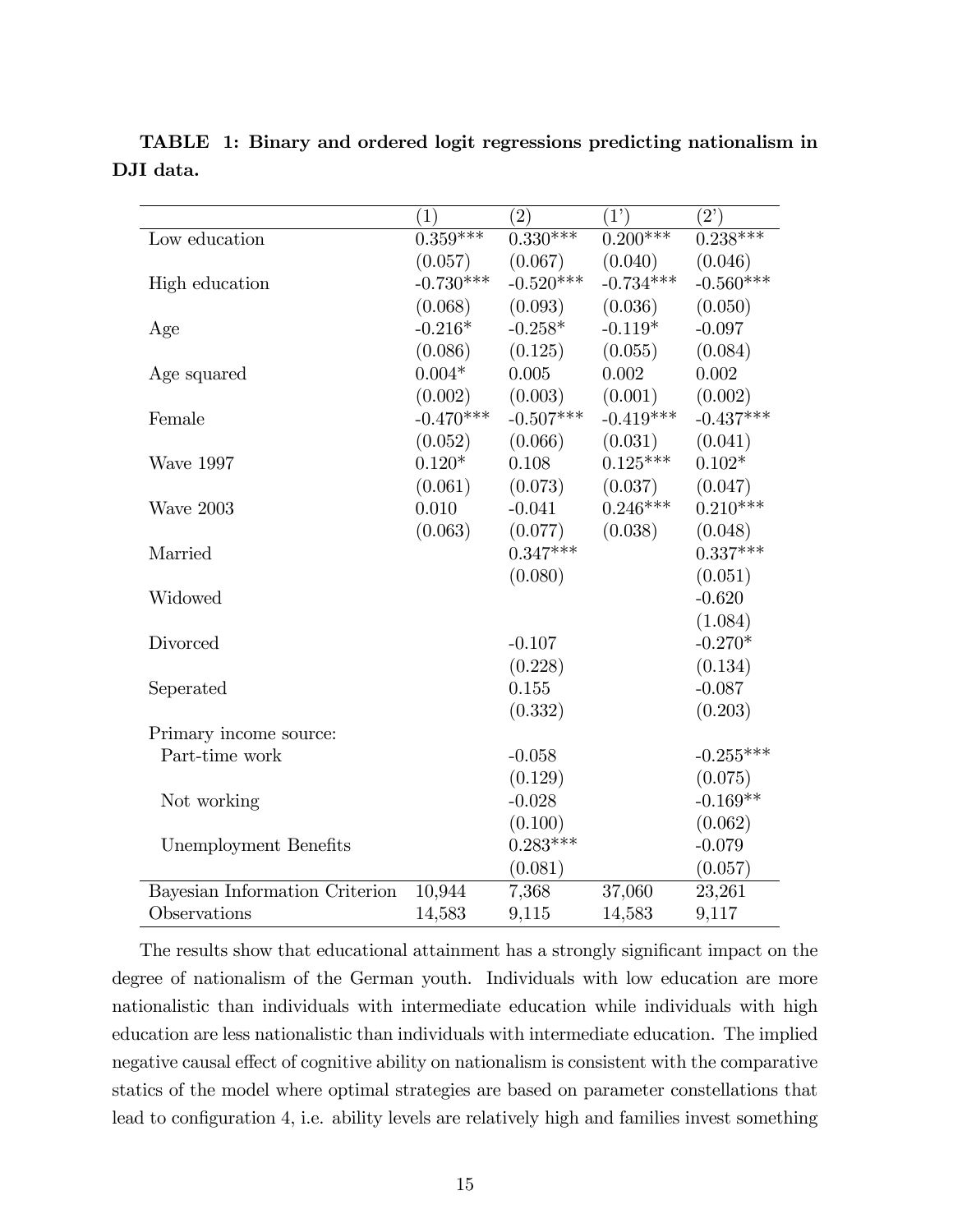in achievement orientation  $(\delta_a^* > 0)$ .

Is nationalism associated with negative attitudes towards immigrants? Table 2 shows that in the DJI Youth Survey this is clearly the case. Nationalism is strongly correlated with a number of proxies of xenophobia derived from various survey questions. All reported correlation coefficients are statistically significant at the  $1\%$  level.

| Question                                  | Correlation with nationalism |
|-------------------------------------------|------------------------------|
| If jobs become rare, foreigners should be | 0.33                         |
| sent to their home countries              |                              |
| Foreigners should have the same rights    | $-0.23$                      |
| as Germans in all domains                 |                              |
| I support the presence of foreigners      | $-0.28$                      |
| because they enrich own cultural life     |                              |
| It would be best if all foreigners leave  | 0.30                         |
| Germany                                   |                              |
| It is acceptable: Using violent means to  | 0.26                         |
| make it clear to asylum-seekers that they |                              |
| should return to their home country       |                              |

TABLE 2: Correlation coefficients for nationalism and various measures of xenophobia.

## 4.2 ISSP

The "National Identity 2003" module of the International Social Survey Programme (ISSP) covers most OECD countries; it samples about 45,000 adult individuals. An advantage of this data source as compared to the DJI Survey is that educational attainment is more finely coded according to the following six categories: "No education"; "Primary education", "Some secundary education", Secundary education", "Above secundary education", "Tertiary education". Regression results are exhibited in Table 3. Again, the first two columns report results from a binary logit estimation and the two other columns report estimations from an ordered logit model. All regressions include unreported country dummies; standard errors are adjusted for clustering by country of the respondent.

TABLE 3: Binary and ordered logit regressions predicting nationalism in ISSP data.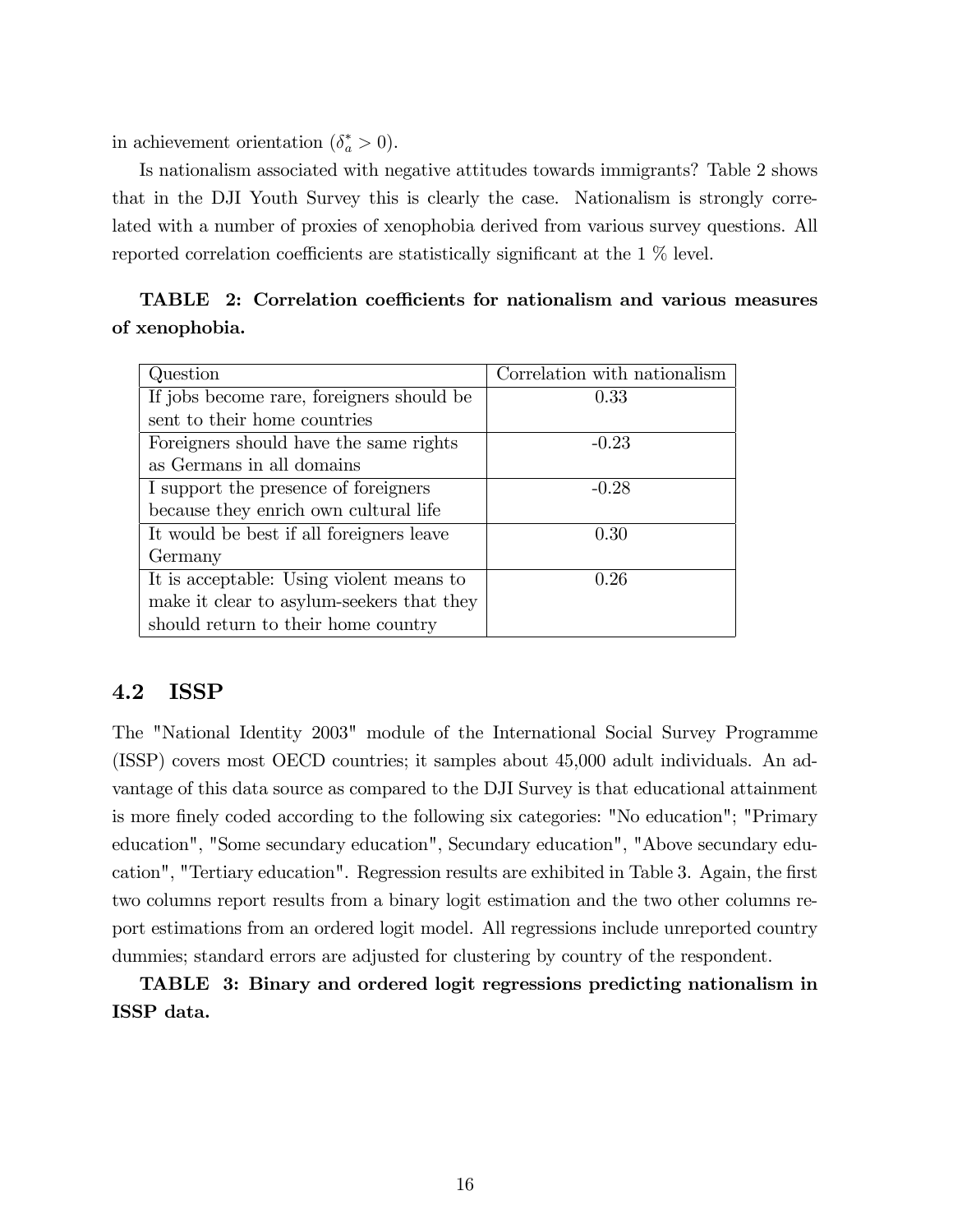|                                | (1)         | $\left( 2\right)$ | (1)         | (2)         |
|--------------------------------|-------------|-------------------|-------------|-------------|
| No education                   | 0.137       | 0.137             | 0.110       | 0.117       |
|                                | (0.153)     | (0.150)           | (0.143)     | (0.143)     |
| Primary education              | $0.161***$  | $0.158***$        | $0.147***$  | $0.145***$  |
|                                | (0.040)     | (0.040)           | (0.039)     | (0.038)     |
| Secundary education            | $-0.179***$ | $-0.175***$       | $-0.171***$ | $-0.171***$ |
|                                | (0.045)     | (0.044)           | (0.034)     | (0.034)     |
| Above secundary education      | $-0.271***$ | $-0.261***$       | $-0.249***$ | $-0.241***$ |
|                                | (0.052)     | (0.052)           | (0.047)     | (0.047)     |
| Tertiary education             | $-0.590***$ | $-0.581***$       | $-0.524***$ | $-0.524***$ |
|                                | (0.070)     | (0.071)           | (0.061)     | (0.062)     |
| Age                            | 0.012       | 0.008             | 0.008       | 0.002       |
|                                | (0.007)     | (0.008)           | (0.006)     | (0.007)     |
| Age squared                    | 0.000       | 0.000             | 0.000       | 0.000       |
|                                | (0.000)     | (0.000)           | (0.000)     | (0.000)     |
| Female                         | $-0.002$    | 0.012             | 0.026       | 0.044       |
|                                | (0.040)     | (0.038)           | (0.036)     | (0.033)     |
| Legal status:                  |             |                   |             |             |
| Married                        |             | $0.114*$          |             | $0.134***$  |
|                                |             | (0.047)           |             | (0.040)     |
| Widowed                        |             | 0.057             |             | 0.070       |
|                                |             | (0.059)           |             | (0.056)     |
| Divorced                       |             | 0.025             |             | $-0.007$    |
|                                |             | (0.049)           |             | (0.042)     |
| Seperated                      |             | $-0.002$          |             | $-0.020$    |
|                                |             | (0.093)           |             | (0.101)     |
| Primary income source:         |             |                   |             |             |
| Part time work                 |             | $-0.112**$        |             | $-0.138***$ |
|                                |             | (0.042)           |             | (0.041)     |
| Housewife                      |             | $-0.023$          |             | $-0.030$    |
|                                |             | (0.055)           |             | (0.057)     |
| Unemployed                     |             | 0.030             |             | $-0.039$    |
|                                |             | (0.071)           |             | (0.078)     |
| Student                        |             | $-0.008$          |             | $-0.046$    |
|                                |             | (0.062)           |             | (0.062)     |
| Retired                        |             | $0.110*$          |             | 0.084       |
|                                |             | (0.051)           |             | (0.047)     |
| Disabled                       |             | 0.219             |             | 0.150       |
|                                |             | (0.125)           |             | (0.117)     |
| Other                          |             | 0.068             |             | 0.050       |
| Bayesian Information Criterion | 49,663      | 49,198            | 76,689      | 75,890      |
| Observations                   | 41,470      | 41,033            | 41,470      | 41,033      |

Note: All regressions include country dummies.

The omitted education category is "Some secundary education". For higher educa-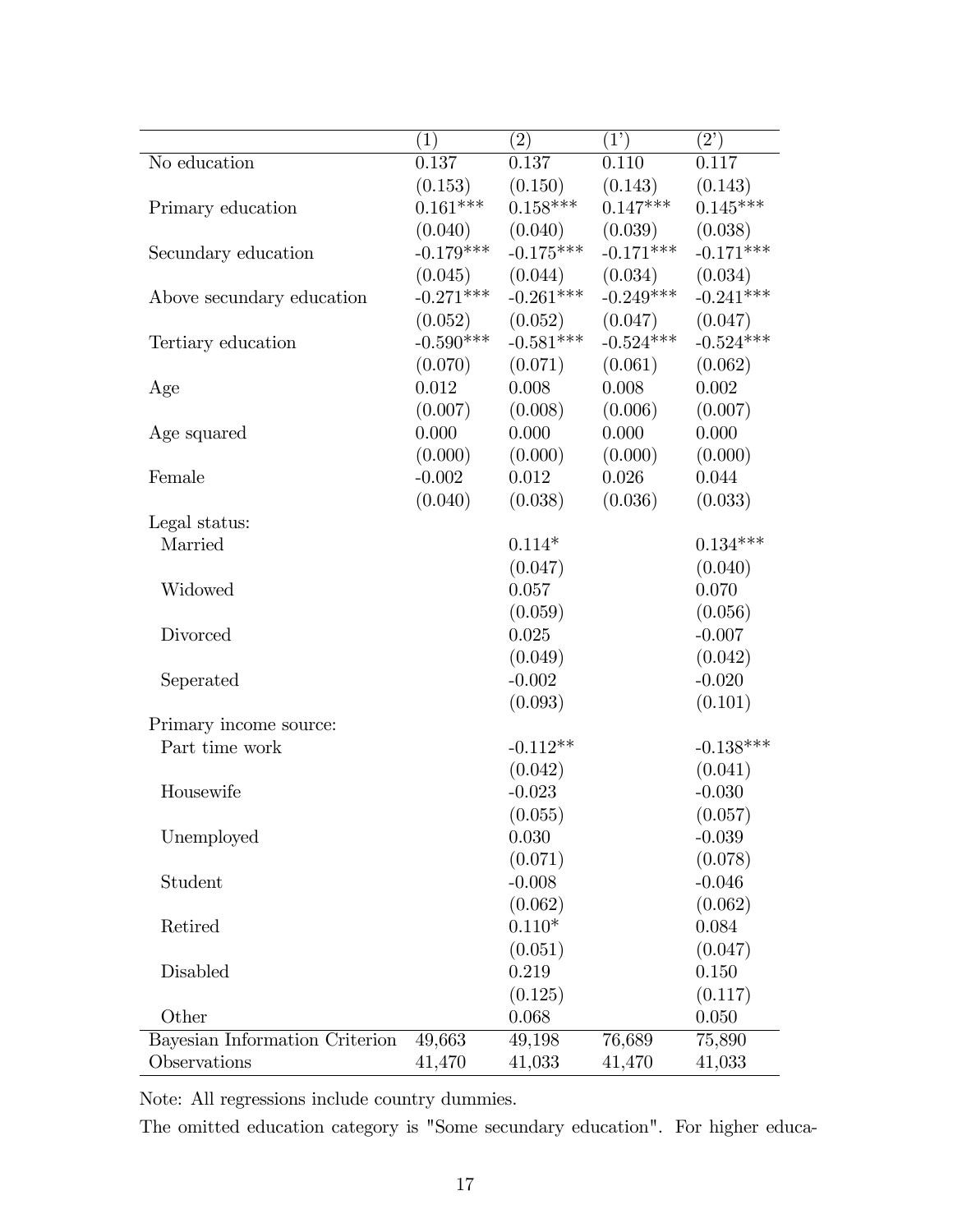tional attainments, the results show again a negative relationship between education and nationalism. That negative relationship extends to those with only "Primary education", who are found to be more nationalistic than those with "Some secundary education". However, at even lower attainments ("No education") there is no statistically significant effect of education on nationalism, i.e. the nationalism of individuals with no education seems to be closer to that of individuals with some secundary education than to that of individuals with only primary education.<sup>13</sup>

## 4.3 WVS

The third data souce is the World Value Survey in its waves 1989-1993, 1994-1999, 1999- 2004 and 2005. The distinctive advantage of this source is that it includes many developing countries where educational attainment is relatively low; the sample has more than 250,000 observations. Five levels of educational attainment are available.

TABLE 4: Binary and ordered logit regressions predicting nationalism in WVS data.

<sup>&</sup>lt;sup>13</sup>In this data source there is a survey question directly related to the relative value assigned to the respondent's country. Individuals were asked whether they agree with the following statement: "Generally speaking, [COUNTRY] is a better country than most other countries". Answers are significantly correlated with the nationalism proxy used in the regressions, with a correlation coefficient of 0.33.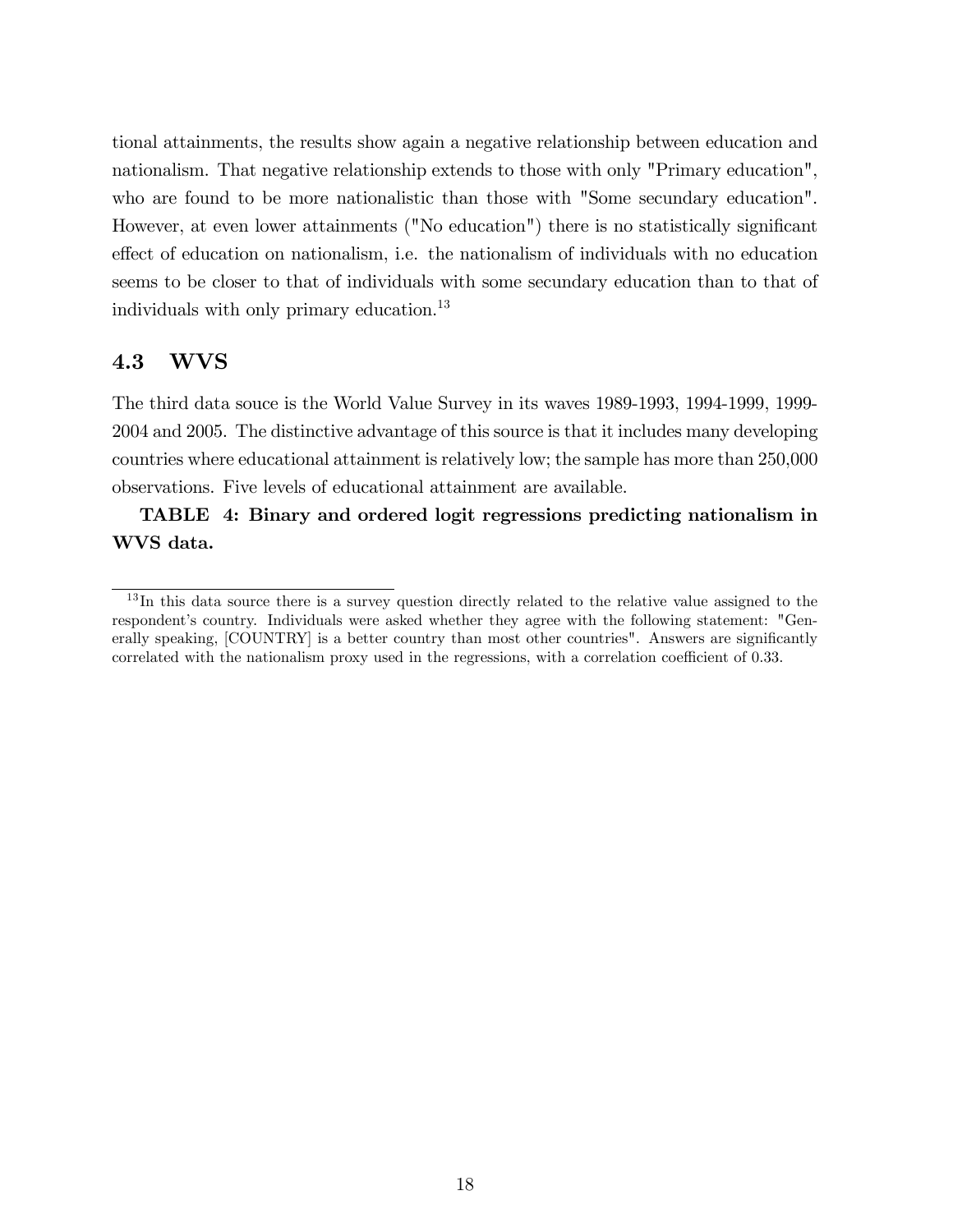|                                | (1)         | (2)         | (1')        | (2)         |
|--------------------------------|-------------|-------------|-------------|-------------|
| No education                   | $-0.054$    | $-0.044$    | $-0.061$    | $-0.048$    |
|                                | (0.06)      | (0.06)      | (0.06)      | (0.07)      |
| Primary education              | $0.096**$   | $0.089**$   | $0.099**$   | $0.095**$   |
|                                | (0.03)      | (0.03)      | (0.03)      | (0.03)      |
| Secundary education            | $-0.118***$ | $-0.125***$ | $-0.122***$ | $-0.127***$ |
|                                | (0.02)      | (0.02)      | (0.02)      | (0.02)      |
| Tertiary education             | $-0.263***$ | $-0.254***$ | $-0.261***$ | $-0.259***$ |
|                                | (0.05)      | (0.05)      | (0.04)      | (0.04)      |
| Female                         | $-0.048*$   | $-0.058**$  | $-0.018$    | $-0.025$    |
|                                | (0.02)      | (0.02)      | (0.02)      | (0.02)      |
| Age                            | $-0.004$    | $-0.008*$   | $-0.004$    | $-0.009**$  |
|                                | (0.00)      | (0.00)      | (0.00)      | (0.00)      |
| Age squared                    | $0.000***$  | $0.000***$  | $0.000***$  | $0.000***$  |
|                                | (0.00)      | (0.00)      | (0.00)      | (0.00)      |
| Married                        |             | $0.108***$  |             | $0.127***$  |
|                                |             | (0.03)      |             | (0.03)      |
| Divorced                       |             | $-0.091*$   |             | $-0.117**$  |
|                                |             | (0.04)      |             | (0.04)      |
| Widowed                        |             | 0.039       |             | 0.054       |
|                                |             | (0.04)      |             | (0.04)      |
| Primary income source:         |             |             |             |             |
| Part-time work                 |             | $-0.074*$   |             | $-0.082**$  |
|                                |             | (0.03)      |             | (0.03)      |
| Self-employment                |             | $-0.121***$ |             | $-0.139***$ |
|                                |             | (0.03)      |             | (0.03)      |
| Pension                        |             | $0.112**$   |             | $0.086*$    |
|                                |             | (0.04)      |             | (0.04)      |
| Housewife                      |             | 0.039       |             | 0.026       |
|                                |             | (0.03)      |             | (0.03)      |
| Student                        |             | $-0.020$    |             | $-0.025$    |
|                                |             | (0.03)      |             | (0.03)      |
| Unemployment benefits          |             | $-0.082$    |             | $-0.124**$  |
|                                |             | (0.04)      |             | (0.04)      |
| Other                          |             | $-0.043$    |             | $-0.058$    |
|                                |             | (0.05)      |             | (0.04)      |
| Bayesian Information Criterion | 288,413     | 273,944     | 437,616     | 418,263     |
| Observations                   | 249,416     | 236,912     | 249,416     | 236,912     |

Note: All regressions include country and wave dummies.

The same estimation procedure as for the ISSP data has been employed. Results in Table 4 confirm the same type of results for the WVS data. The declining part of the hump-shaped relationship between ability and nationalism put forward by the theoretical model is clearly detectable in the data, while there is some weak evidence in support of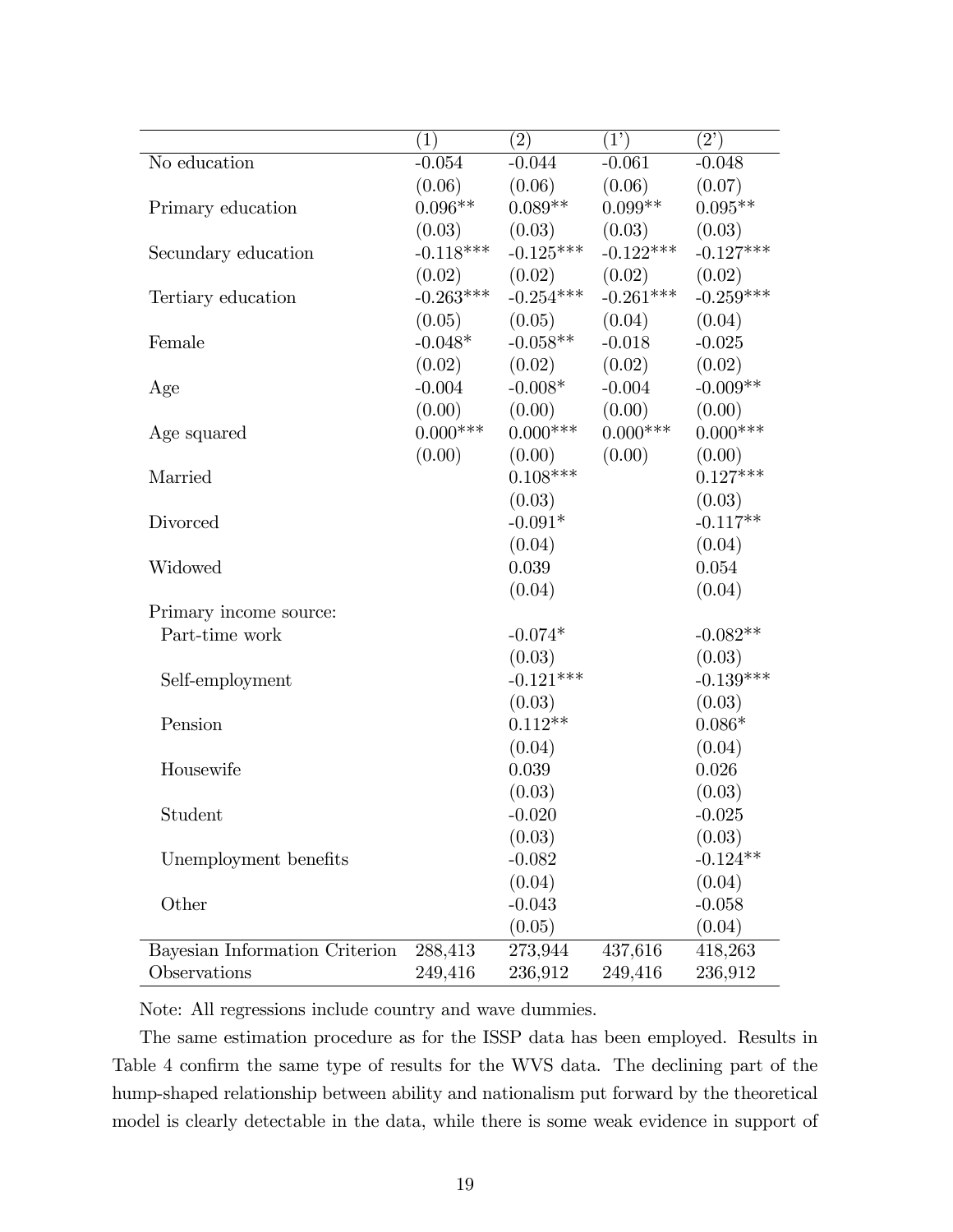the increasing part of that relationship for low ability levels.

The last wave of the WVS includes information about the nationality of the respondentsí parents. According to the theoretical approach proposed in this paper, foreign parents of naturalized individuals are predicted to induce less nationalism because they are unlikely to endorse it in first place - their  $\eta$  is lower, i.e. it is more costly for them to instill nationalism. Furthermore, socialization may have taken place behind a veil of ignorance, i.e. before deciding to migrate; this may also imply a lower degree of nationalism for children of foreign parents. Table 5 presents regression results when parent's immigrant status is controlled for. Consistently with expectations, immigrated parents seem to lower their children's degree of nationalism. Moreover, individuals with no education are found to be significantly less nationalistic than individuals with some secundary education. This lends some empirical support to the increasing part of the relationship between ability and nationalism put forward by the theoretical model.

TABLE 5: Binary and ordered logit regressions predicting nationalism in WVS data, wave 2005.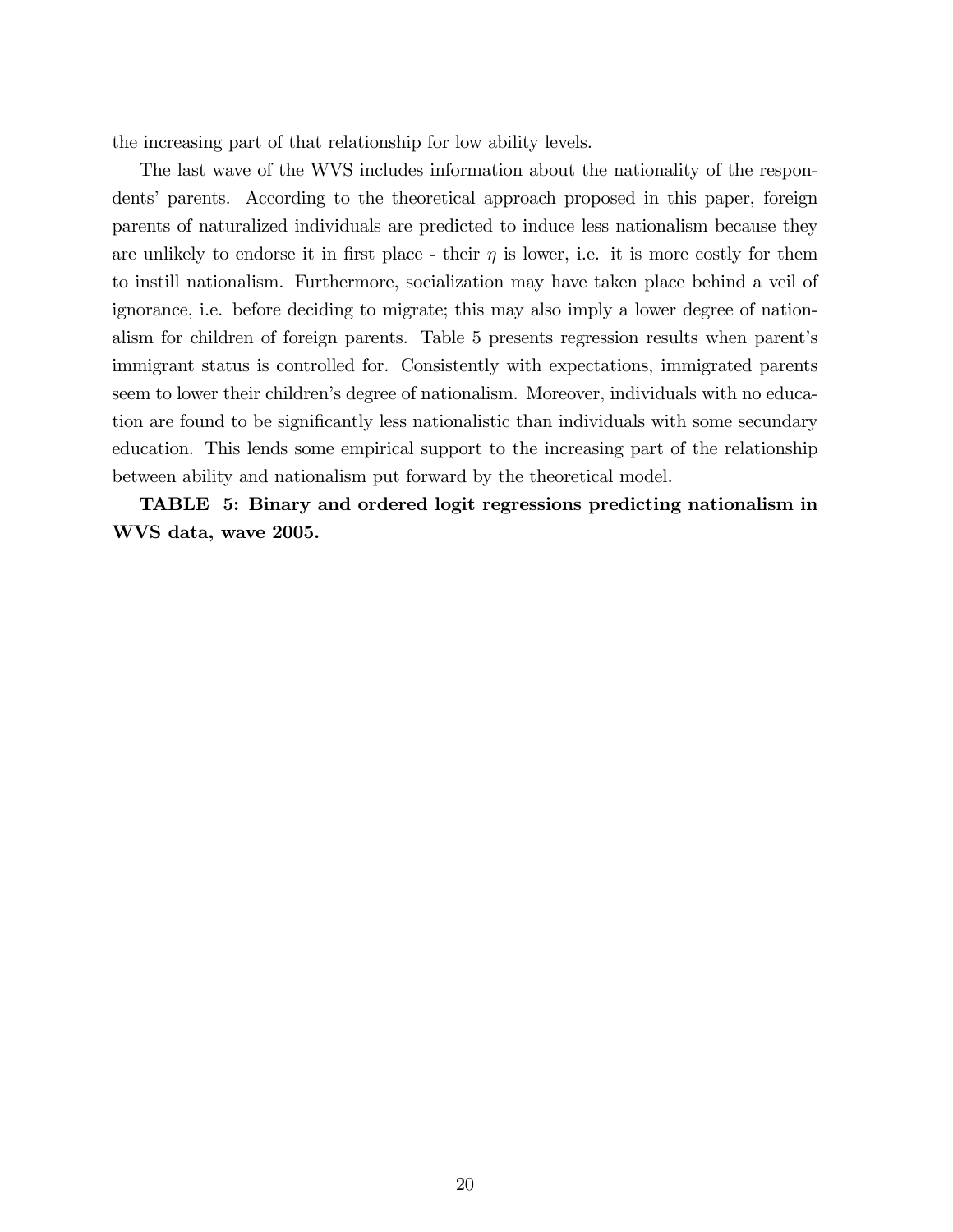|                                | (1)         | $\left( 2\right)$ | (1)         | $(2^{\prime})$ |
|--------------------------------|-------------|-------------------|-------------|----------------|
| No education                   | $-0.204***$ | $-0.181***$       | $-0.227***$ | $-0.204***$    |
|                                | (0.04)      | (0.05)            | (0.04)      | (0.05)         |
| Primary education              | $0.063*$    | $0.074*$          | $0.067*$    | $0.082**$      |
|                                | (0.03)      | (0.03)            | (0.03)      | (0.03)         |
| Secundary education            | $-0.086**$  | $-0.082**$        | $-0.078**$  | $-0.075**$     |
|                                | (0.03)      | (0.03)            | (0.03)      | (0.03)         |
| Tertiary education             | $-0.220***$ | $-0.218***$       | $-0.226***$ | $-0.227***$    |
|                                | (0.03)      | (0.03)            | (0.03)      | (0.03)         |
| Female                         | $-0.086***$ | $-0.082***$       | $-0.059**$  | $-0.054**$     |
|                                | (0.02)      | (0.02)            | (0.02)      | (0.02)         |
| Age                            | $-0.003$    | $-0.003$          | $-0.004$    | $-0.006$       |
|                                | (0.00)      | (0.00)            | (0.00)      | (0.00)         |
| Age squared                    | $0.000***$  | $0.000**$         | $0.000***$  | $0.000***$     |
|                                | (0.00)      | (0.00)            | (0.00)      | (0.00)         |
| One Parent Immigrant           | $-0.196***$ | $-0.187**$        | $-0.183**$  | $-0.175**$     |
|                                | (0.06)      | (0.06)            | (0.06)      | (0.06)         |
| <b>Both Parents Immigrants</b> | $-0.205***$ | $-0.094$          | $-0.192***$ | $-0.097*$      |
|                                | (0.05)      | (0.05)            | (0.05)      | (0.05)         |
| Married                        |             | $0.101***$        |             | $0.121***$     |
|                                |             | (0.03)            |             | (0.03)         |
| Divorced                       |             | $-0.097$          |             | $-0.123*$      |
|                                |             | (0.05)            |             | (0.05)         |
| Widowed                        |             | 0.037             |             | 0.050          |
|                                |             | (0.05)            |             | (0.05)         |
| Primary income source:         |             |                   |             |                |
| Part-time work                 |             | $-0.071$          |             | $-0.064$       |
|                                |             | (0.04)            |             | (0.04)         |
| Self-employment                |             | $-0.089*$         |             | $-0.104**$     |
|                                |             | (0.04)            |             | (0.03)         |
| Pension                        |             | 0.075             |             | 0.037          |
|                                |             | (0.04)            |             | (0.04)         |
| Housewife                      |             | 0.017             |             | $-0.003$       |
|                                |             | (0.04)            |             | (0.04)         |
| Student                        |             | 0.069             |             | 0.063          |
|                                |             | (0.04)            |             | (0.04)         |
| Unemployment benefits          |             | $-0.081*$         |             | $-0.108**$     |
|                                |             | (0.04)            |             | (0.04)         |
| Other                          |             | $-0.044$          |             | $-0.080$       |
|                                |             | (0.07)            |             | (0.06)         |
| Bayesian Information Criterion | 61,509      | 59,043            | 87,559      | 84,618         |
| Observations                   | 53,592      | 51,483            | 53,592      | 51,483         |

Note: All regressions include country dummies.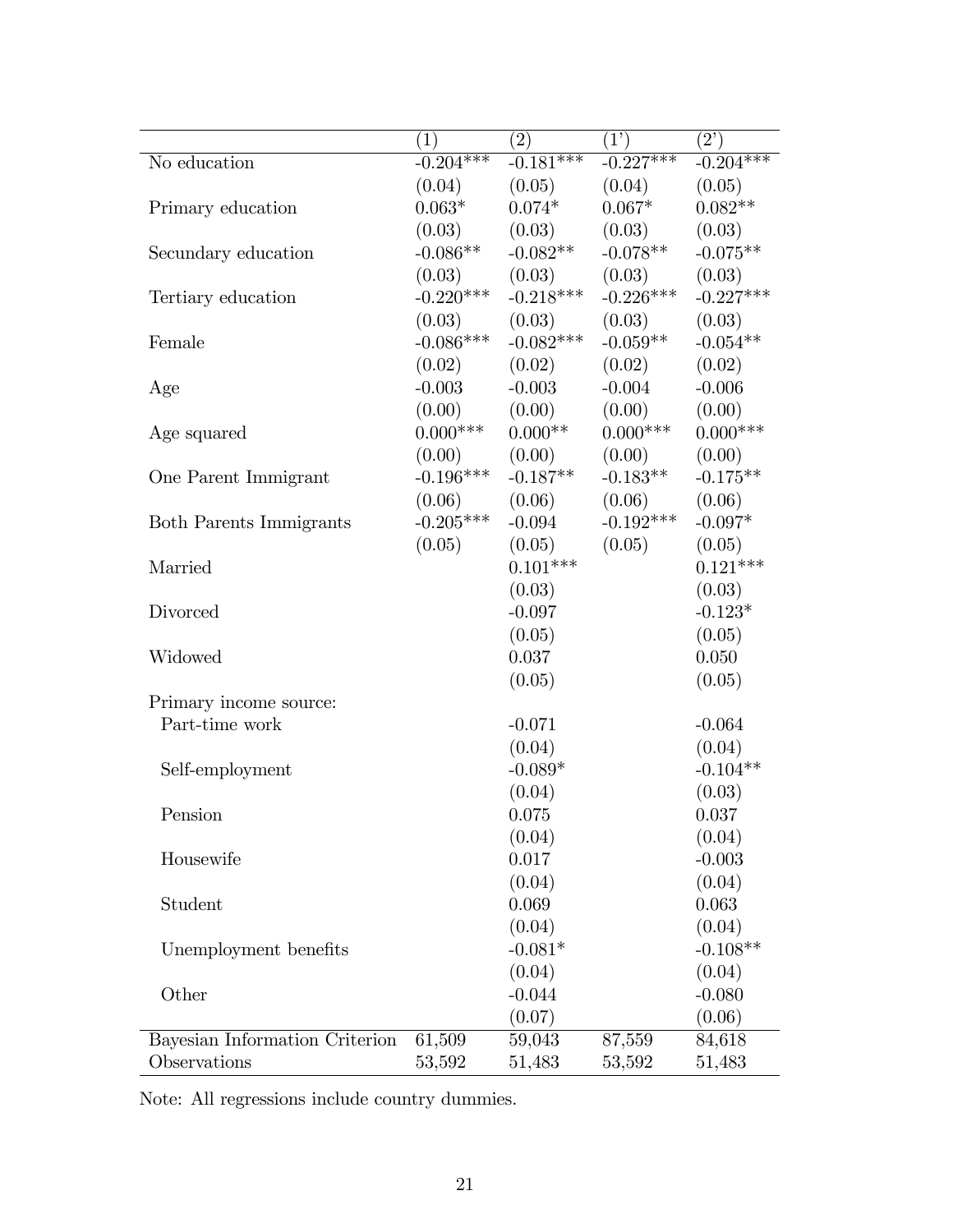# 5 Conclusion

Interpersonal relations are embedded in the judgements associated with the social categories that individuals perceive in their fellow human beings. The nature of those judgments can be explained by a theory of symbolic values where agents, e.g. parents, rationally shape individual value systems under some constraints. Using that theoretical framework, I have developed a simple model of relations between natives and immigrants where value of own nationality and disvalue of different ethnicity are endogenously determined. In that model, the formation of value associated with the inherited ethnic trait interacts with the transmission of value attached to an endogenous achievement trait. Values generate economic incentives and are affected by them. Individuals who are less likely to achieve are predicted to invest more value on nationalism and to have hostile relations with immigrants. Multiple equilibria are possible and more effective schooling may eliminate equilibria with xenophobia. Econometric findings from three large surveys corroborate the predictions derived from the theoretical model about the relationship between ability and nationalism.

Form a policy perspective, the model in this paper suggests a complementarity between school quality and the integration of immigrants. Between the two extremes of assimilation and ghettization there exists a whole spectrum of possible relations between natives and immigrants. Integration is a two-sided process. A prerequisite of it is some mutual respect of the identity of the other group. Without mutual esteem, spatial and social segregation are likely to persist. The model in this paper suggests that the development of childrenís cognitive abilities through better schools has a positive impact on mutual respect and contributes to reduce interethnic conflict. The argument does not rely upon a Victorian view of schools as intruments to improve character, but on the self-interest of agents who socialize their children. The novel idea put forward by the model is that investing resources to increase the cognitive ability of low-ability natives may improve the integration of immigrants in society. Such an investment is predicted to induce parents of low-ability children to enhance their achievement orientation and to avoid boosting their self-esteem by transmitting a feeling of national or racial superiority.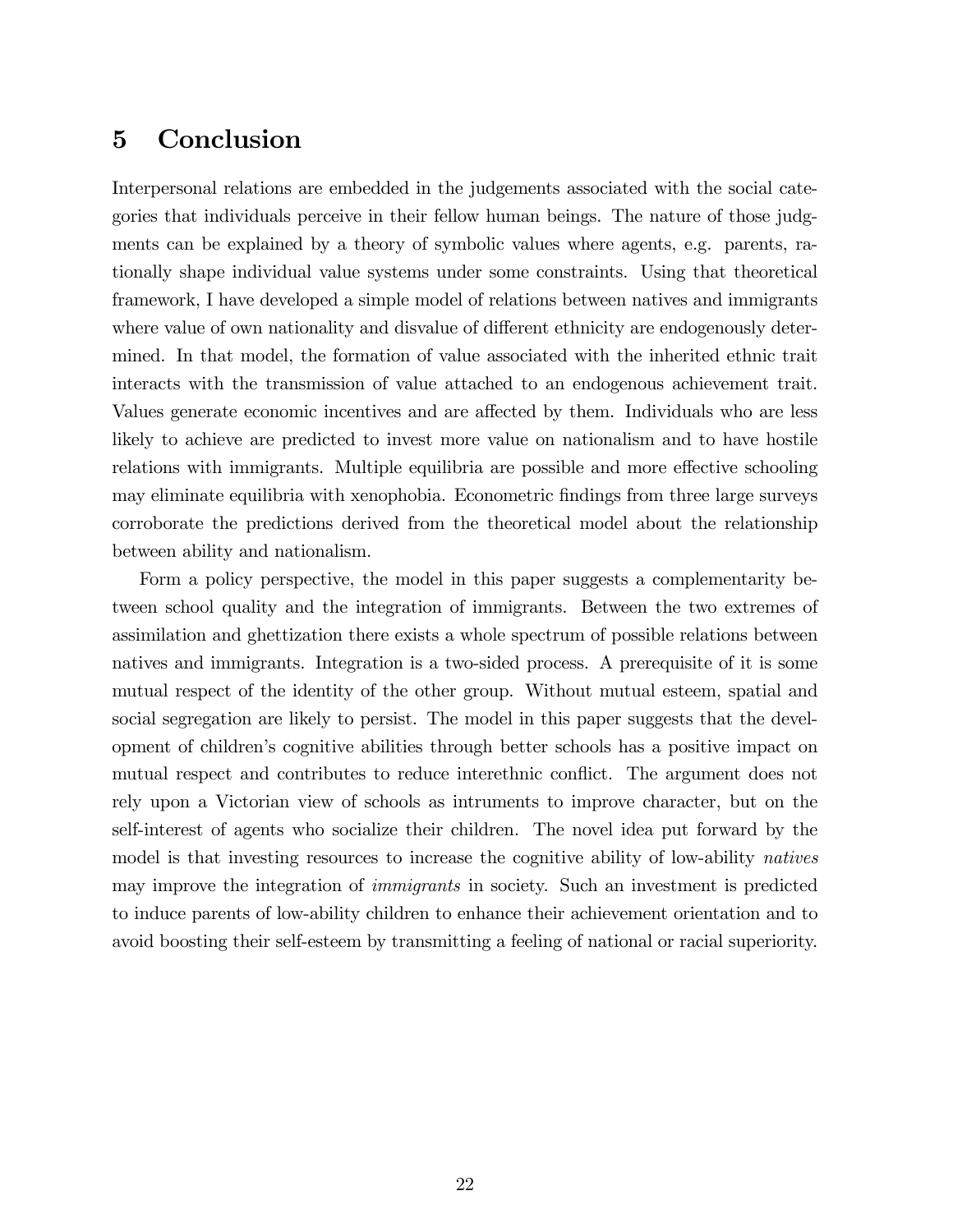#### APPENDIX

*Proof of Proposition 1:* Since parents' and children's interests are perfectly aligned and their information sets are identical, an agent's optimal strategy simply is to maximize  $(5)$ with respect to the three control variables  $e, \delta_n$  and  $\delta_a$ . To begin with, notice that the optimal strategy entails  $\delta_n^* \geq 0$  for a domestic citizen  $(\delta_n^* \leq 0$  for an immigrant). Suppose by way of contradiction that the optimal socialization of a domestic citizen entails  $\delta_n^* < 0$ . Starting from such a situation, a marginal increase in nationalism affects expected utility as follows

$$
\frac{\partial E[U]}{\partial \delta_n} = \beta - \frac{\delta_n^*}{\eta} + \frac{|\delta_a^*| - \delta_n^*}{\sigma} > 0,
$$

which contradicts the assertion that  $\delta_n^* < 0$ .

The four mutually exclusive possible solutions are as follows.

Configuration 1:  $\delta_n^* > 0$ ,  $\delta_a^* < 0$ ,  $e^* = 0$ .

The FOCs are in this case:

$$
\frac{\partial E[U]}{\partial \delta_a} = (2\pi - 1)\beta - \frac{\delta_a^*}{\alpha} + \frac{\delta_n^* - \delta_a^*}{\sigma} = 0,\tag{7}
$$

$$
\frac{\partial E[U]}{\partial \delta_n} = \beta - \frac{\delta_n^*}{\eta} - \frac{\delta_n^* - \delta_a^*}{\sigma} = 0,\tag{8}
$$

while the corner solution  $e^* = 0$  requires

$$
(w_H - w_L) + \beta(\hat{v}_{11} - \hat{v}_{01} + 2\delta_a^*) + \gamma(socv_{11} - socv_{01}) \le 0.
$$

Solving for the FOCs yields:

$$
\delta_a^* = -\frac{\alpha \beta [(1 - 2\pi)\sigma - 2\pi \eta]}{\alpha + \eta + \sigma},
$$

$$
\delta_n^* = \frac{\beta \eta (\sigma + 2\alpha \pi)}{\alpha + \eta + \sigma}.
$$
(9)

Configuration 2:  $\delta_n^* > 0$ ,  $\delta_a^* < 0$ ,  $e^* > 0$ .

The associated FOCs are

$$
\frac{\partial E[U]}{\partial \delta_a} = [2(\pi + \theta e^*) - 1]\beta - \frac{\delta_a^*}{\alpha} + \frac{\delta_n^* - \delta_a^*}{\sigma} = 0.
$$
\n(10)

(8) and (6). Solving the equation system yields

$$
e^* = \frac{\theta \omega \left\{ (\Delta w + \beta(\hat{v}_{11} - \hat{v}_{01}) + \gamma \Delta \widehat{soc} v)(\alpha + \eta + \sigma) + 2\alpha \beta^2 [\eta - (1 - 2\pi)(\eta + \sigma)] \right\}}{\alpha + \eta + \sigma - 4\alpha \beta^2 \theta^2 \omega (\eta + \sigma)}
$$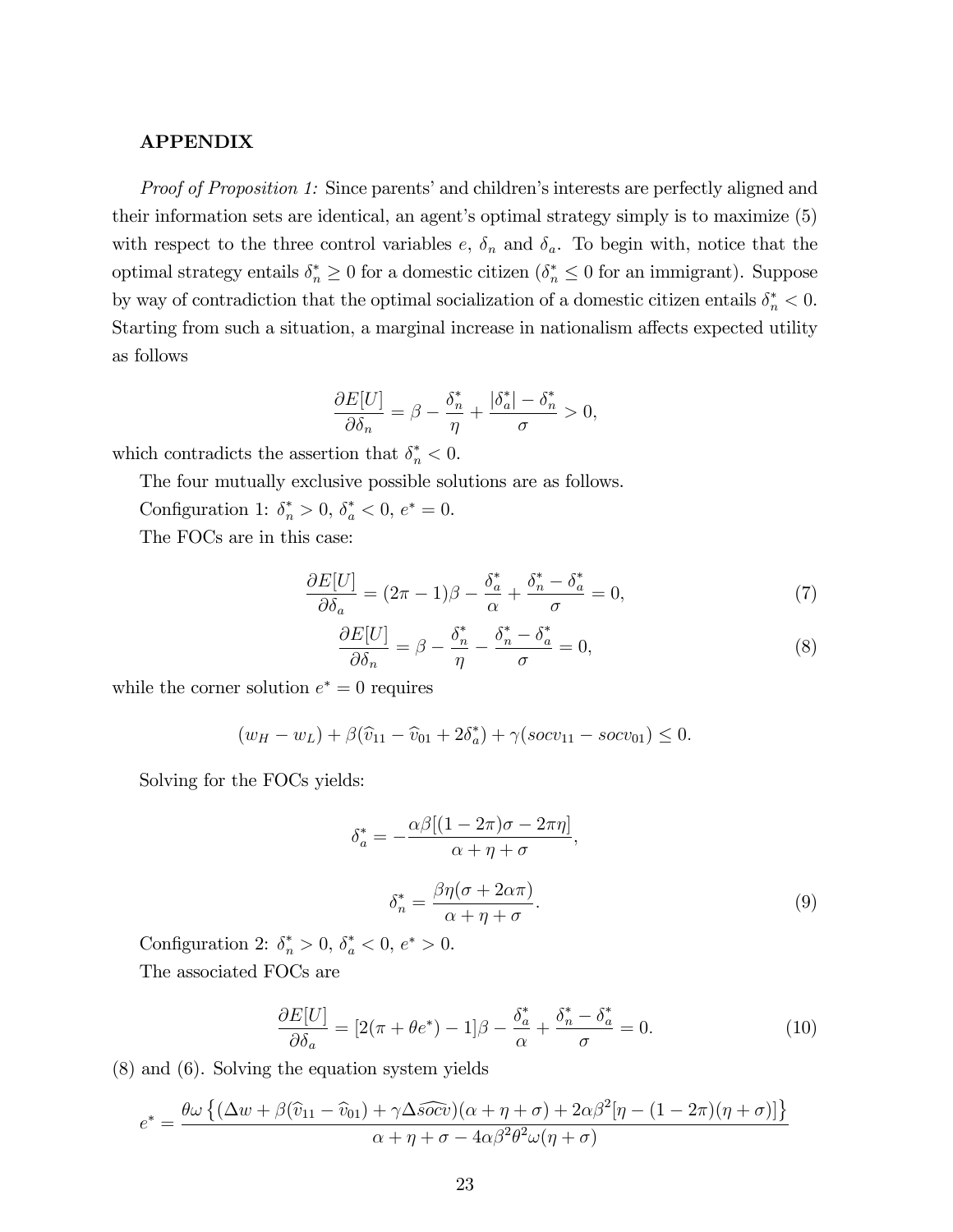$$
\delta_a^* = -\frac{\alpha\beta \left\{ (1 - 2\pi)\sigma - 2\pi\eta - 2\omega\theta^2 [\Delta w + \beta(\hat{v}_{11} - \hat{v}_{01}) + \gamma \Delta \widehat{soc}](\eta + \sigma) \right\}}{\alpha + \eta + \sigma - 4\alpha\beta^2 \theta^2 \omega(\eta + \sigma)}
$$

$$
\delta_n^* = \frac{\beta \eta \left\{ \sigma + 2\alpha \pi + 2\alpha \theta^2 \omega [\Delta w + \beta(\widehat{v}_{11} - \widehat{v}_{01}) + \gamma \Delta \widehat{soc} - 2\beta^2 \sigma] \right\}}{\alpha + \eta + \sigma - 4\alpha \beta^2 \theta^2 \omega (\eta + \sigma)}.
$$
(11)

Configuration 3:  $\delta_n^* > 0$ ,  $\delta_a^* = 0$ ,  $e^* > 0$ .

The FOCs are (8) and (6). The corner solution  $\delta_a^* = 0$  requires

$$
[2(\pi + \theta e^*) - 1]\beta - \frac{\delta_n^*}{\sigma} \le 0
$$
\n(12)

and

$$
[2(\pi + \theta e^*) - 1]\beta + \frac{\delta_n^*}{\sigma} \ge 0.
$$
\n(13)

The optimal strategy has (6) and

$$
\delta_n^* = \frac{\beta \eta \sigma}{\eta + \sigma}.\tag{14}
$$

Configuration 4:  $\delta_n^* > 0$ ,  $\delta_a^* > 0$ ,  $e^* > 0$ .

The FOCs are

$$
\frac{\partial E[U]}{\partial \delta_a} = [2(\pi + \theta e^*) - 1]\beta - \frac{\delta_a^*}{\alpha} - \frac{\delta_n^* + \delta_a^*}{\sigma} = 0,\tag{15}
$$

$$
\frac{\partial E[U]}{\partial \delta_n} = \beta - \frac{\delta_n^*}{\eta} - \frac{\delta_n^* + \delta_a^*}{\sigma} = 0,\tag{16}
$$

and (6). Solving the equation system yields

$$
e^* = \frac{\theta \omega \left\{ (\Delta w + \beta(\widehat{v}_{11} - \widehat{v}_{01}) + \gamma \Delta \widehat{soc} \widehat{v})(\alpha + \eta + \sigma) + 2\alpha \beta^2 [(2\pi - 1)(\eta + \sigma) - \eta] \right\}}{\alpha + \eta + \sigma - 4\alpha \beta^2 \theta^2 \omega(\eta + \sigma)}
$$

$$
\delta_a^* = \frac{\alpha \beta \left\{ (2\pi - 1)(\eta + \sigma) - \eta + 2\omega \theta^2 [\Delta w + \beta(\widehat{v}_{11} - \widehat{v}_{01}) + \gamma \Delta s \widehat{ocv}] (\eta + \sigma) \right\}}{\alpha + \eta + \sigma - 4\alpha \beta^2 \theta^2 \omega (\eta + \sigma)}
$$

$$
\delta_n^* = \frac{\beta \eta \left\{ \sigma + 2\alpha (1 - \pi) - 2\alpha \theta^2 \omega [\Delta w + \beta (\widehat{v}_{11} - \widehat{v}_{01}) + \gamma \Delta \widehat{soc} + 2\beta^2 \sigma] \right\}}{\alpha + \eta + \sigma - 4\alpha \beta^2 \theta^2 \omega (\eta + \sigma)}.
$$
 (17)

Simple algebraic manipulations show that the eight remaining possible configurations can never be optimal. QED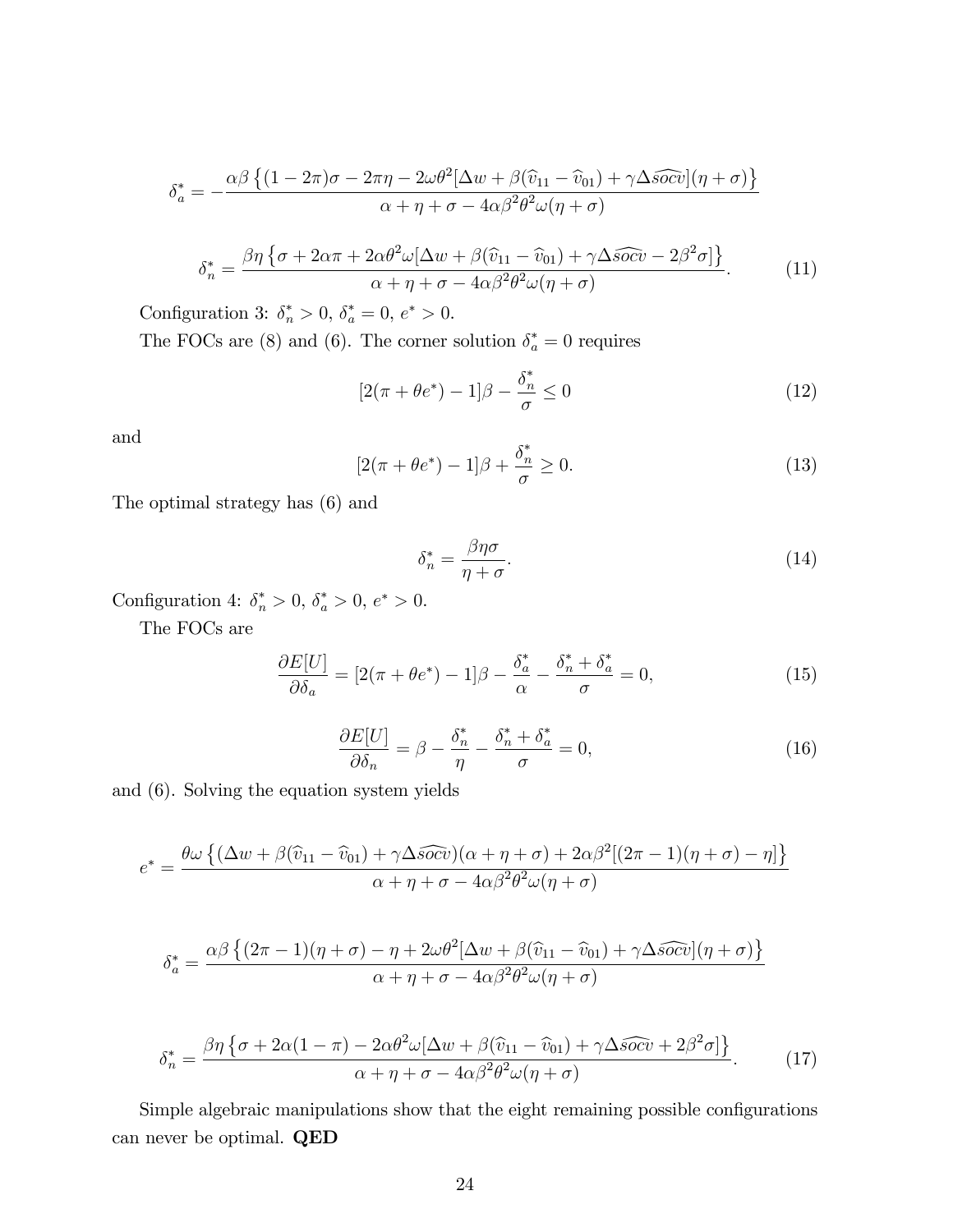*Proof of Proposition 2:* Equilibrium existence follows from standard theorems of existence of Nash equilibrium for nonatomic games, see e.g. Rath (1992). Equilibrium multiplicity can be ruled out for  $\gamma = 0$ , while standard social-multiplier arguments show that for  $\gamma$  sufficiently large multiple equilibria arise. **QED** 

*Proof of Proposition 3:* For later use, define

$$
\Gamma \equiv w_H - w_L + \beta(\widehat{v}_{11} - \widehat{v}_{01}) + \gamma(socv_{11} - socv_{01})
$$

and denote by

$$
\Theta \equiv \frac{\alpha + \eta + \sigma}{4\alpha\beta^2\omega(\eta + \sigma)}
$$

the largest possible value of  $\theta^2$ .

Configuration 1: Parameter restrictions are necessary to guarantee  $\delta_a^* < 0$  and  $e^* =$ 0. If  $\Gamma > 0$ , the condition for  $e^* = 0$  is necessary and sufficient for the existence of configuration 1; it can be written as

$$
\pi \le \frac{2\alpha\beta^2\sigma - (\alpha + \eta + \sigma)\Gamma}{4\alpha\beta^2(\eta + \sigma)} \equiv \pi_1.
$$

This configuration only exists if  $\pi_1 > 0$ , which is assumed to be the case. By differentiating (9) one obtains  $\partial \delta_n^* / \partial \pi > 0$ .

Configuration 2: It is easy to check that the parameter restriction that implies  $e^* > 0$ also guarantees  $\delta_n^* > 0$ . That restriction is

$$
\pi > \pi_1.
$$

In order for configuration 2 to exist, parameters must also guarantee  $\delta_a^* < 0$ . This condition can be written as

$$
\pi < \frac{\sigma - 2\theta^2 \omega(\eta + \sigma) \Gamma}{2(\eta + \sigma)} \equiv \pi_2(\theta^2).
$$

As it is easily checked,  $\pi_2(\theta^2) > \pi_1$  if  $\theta^2 \in (0, \Theta)$  and  $\pi_2(\Theta) = \pi_1$ , which shows that configuration 2 occurs if  $\pi_1 < \pi < \pi_2(\theta^2)$ . By differentiating (11) one obtains  $\partial \delta_n^* / \partial \pi > 0$ .

Configuration 3: Parameter restrictions are only required to ensure that  $\delta_a^* = 0$ . Condition (13) is equivalent to

$$
\pi \geq \pi_2(\theta^2).
$$

Condition (12) is equivalent to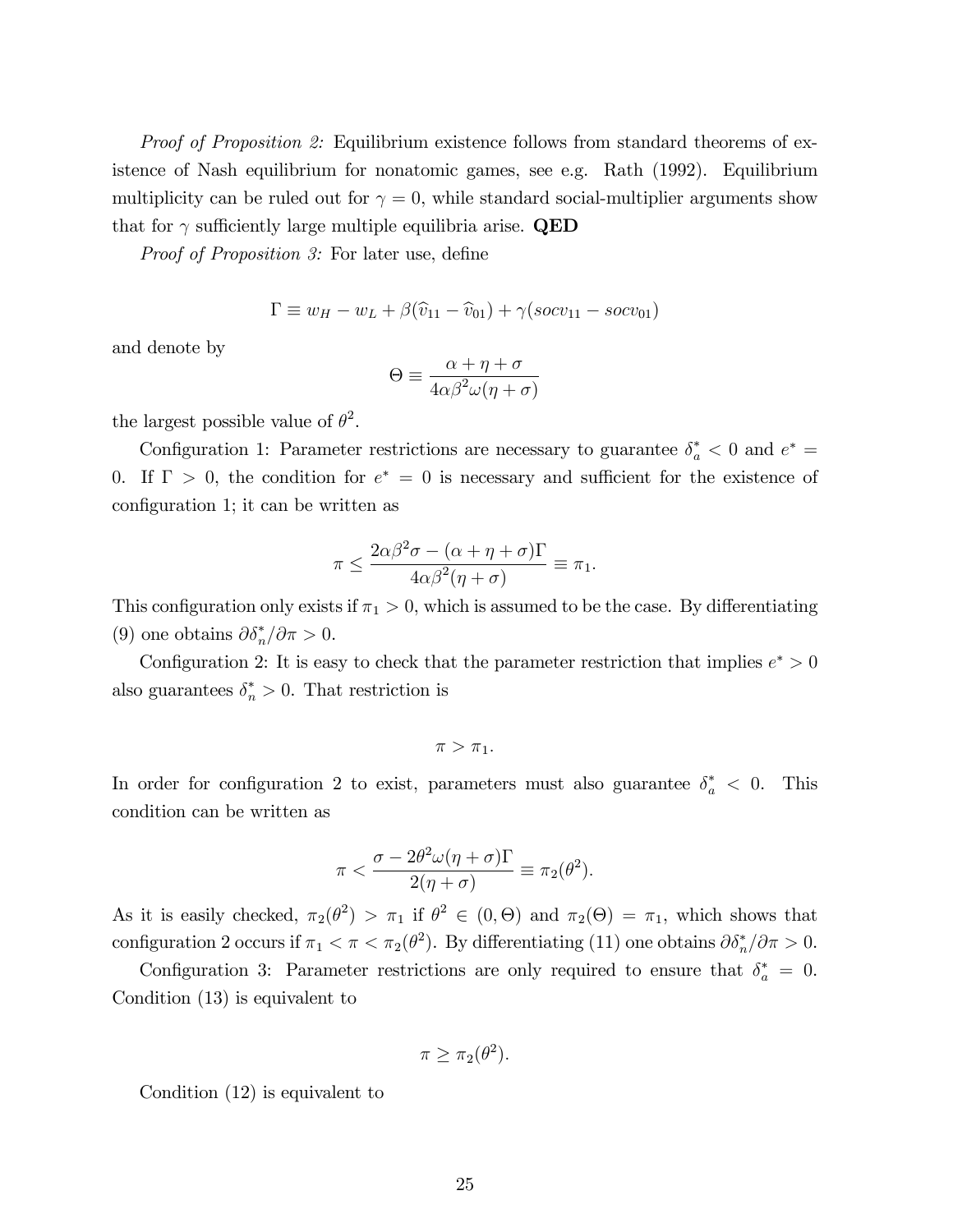$$
\pi \le \frac{\sigma + 2\eta - 2\theta^2 \omega(\eta + \sigma) \Gamma}{2(\eta + \sigma)} \equiv \pi_3(\theta^2).
$$

As it is easily checked,  $\pi_3(\theta^2) > \pi_2(\theta^2)$ , which shows that configuration 3 occurs if  $\pi_2(\theta^2) \le$  $\pi \leq \pi_3(\theta^2)$ . By differentiating (14) one obtains  $\partial \delta_n^* / \partial \pi = 0$ .

Configuration 4: The parameter restriction for  $\delta_a^* > 0$  also ensures  $e^* > 0$ . Condition  $\delta_a^* > 0$  is equivalent to

$$
\pi > \pi_3(\theta^2).
$$

The equilibrium condition  $\delta_n^* > 0$  requires

$$
\pi < \frac{\sigma + 2\alpha - 2\alpha\theta^2\omega\Gamma - 4\alpha\beta^2\sigma\theta^2\omega}{2} \equiv \pi_4(\theta^2).
$$

As it is easily checked,  $\pi_4(\theta^2) > \pi_3(\theta^2)$  if  $\theta^2 \in (0, \Theta)$  and  $\pi_4(\Theta) = \pi_3(\Theta)$ , which shows that configuration 4 occurs if  $\pi_3(\Theta) < \pi < \pi_4(\theta^2)$ . By differentiating (17) one obtains  $\partial \delta_n^* / \partial \pi < 0.$ 

QED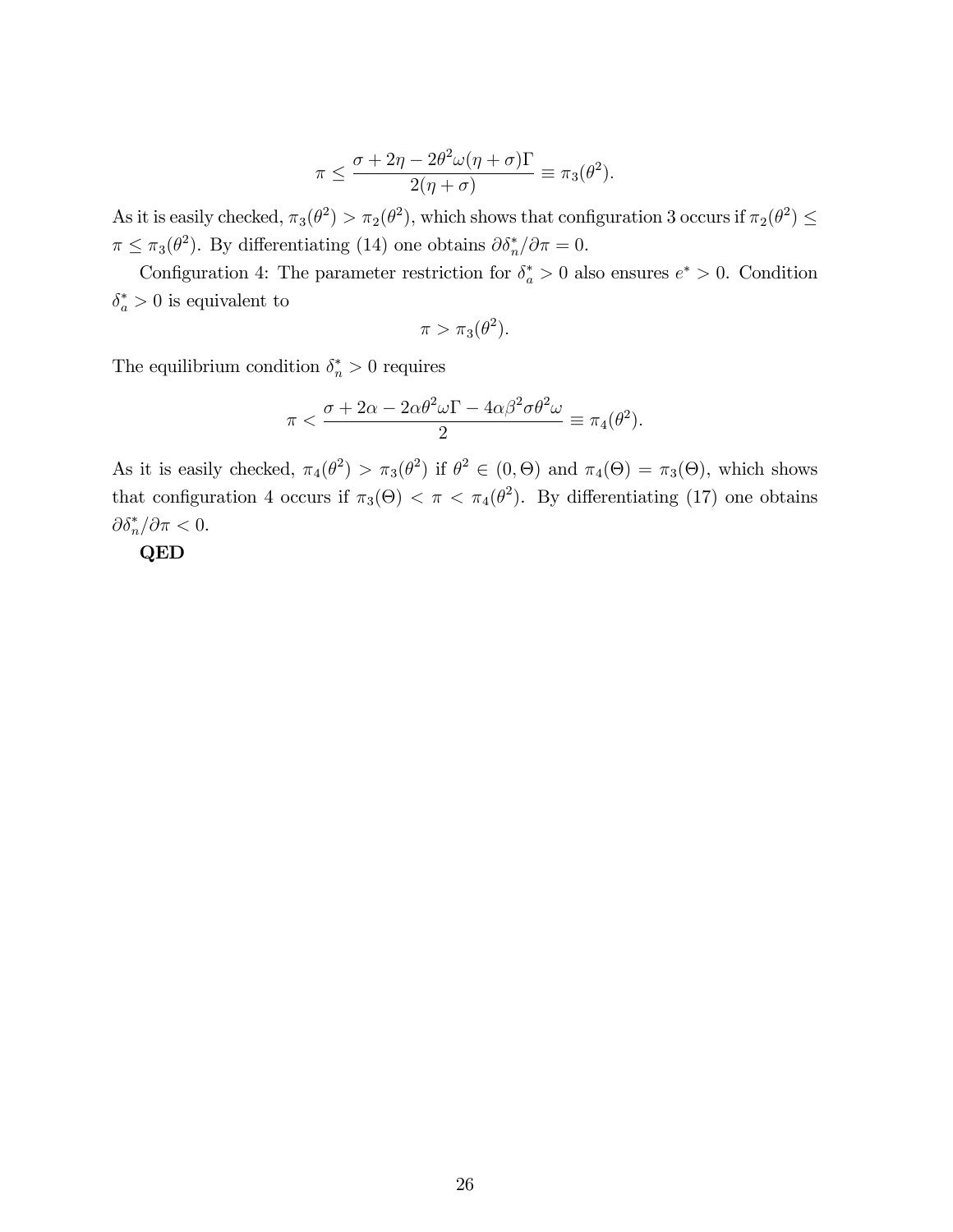### References

- Akerlof, G., 1983, Loyalty Filters, American Economics Review 73, 54-63.
- Akerlof, G. and R. Kranton, 2000, Economics and Identity, Quarterly Journal of Economics 115, 715-753.
- Anderson, E., 1999, Code of the Streets, Harvard University Press: Harvard.
- Bisin, A. and T. Verdier, 1998, On the Cultural Transmission of Preferences for Social Status, Journal of Public Economics 70, 75-97.
- Bisin, A. and T. Verdier, 2000, Beyond the Melting Pot: Cultural Transmission, Marriage, and the Evolution of Ethnic and Religious Traits, Quarterly Journal of Economics 115, 955-988.
- Bisin, A., Patacchini, E., Verdier, T. and Y. Zenou, 2008, "Bend It Like Beckham": Ethnic Identity and Integration, mimeo.
- Card, D., Dustmann, C. and I. Preston, 2009, Immigration, Wages, and Compositional Amenities: Modeling Variation in Attitudes to Immigration, mimeo.
- Corneo, G., 2005, Work and Television, European Journal of Political Economy 21, 99- 113.
- Corneo, G. and O. Jeanne, 2009, A Theory of Tolerance, Journal of Public Economics 93, 691-702.
- Corneo, G. and O. Jeanne, 2010, Symbolic Values, Occupational Choice, and Economic Development, European Economic Review 54, 237-251.
- Cunha, F. and J. Heckman, 2009, The Economics and Psychology of Inequality and Human Development, IZA DP No. 4001.
- de Figueiredo, R. and Z. Elkins, 2003, Are Patriots Bigots? An Inquiry into the Vices of In-Group Pride, American Journal of Political Science 47, 171-188.
- Della Giusta, M. and N. Hashimzade, 2009, Schooling and Intergenerational Transmission of Values, mimeo.
- Fershtman, C. and U. Gneezy, 2001, Discrimination in a Segmented Society: An Experimental Approach, Quarterly Journal of Economics 116, 351-77.